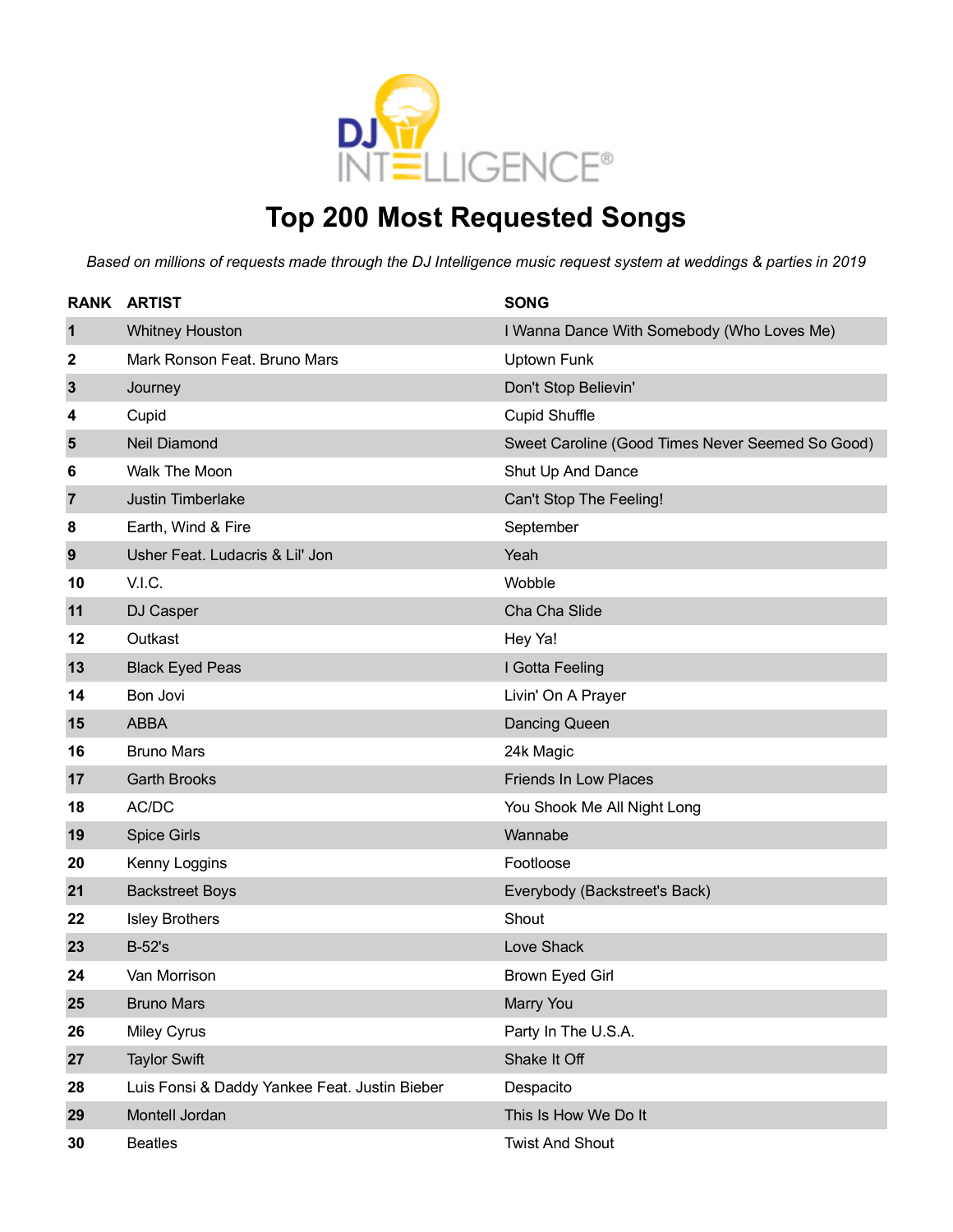| 31 | <b>Ed Sheeran</b>                                   | <b>Thinking Out Loud</b>            |
|----|-----------------------------------------------------|-------------------------------------|
| 32 | Sir Mix-A-Lot                                       | <b>Baby Got Back</b>                |
| 33 | Maroon 5                                            | Sugar                               |
| 34 | <b>Ed Sheeran</b>                                   | Perfect                             |
| 35 | Def Leppard                                         | Pour Some Sugar On Me               |
| 36 | <b>Killers</b>                                      | Mr. Brightside                      |
| 37 | <b>Pharrell Williams</b>                            | Happy                               |
| 38 | Toto                                                | Africa                              |
| 39 | <b>Chris Stapleton</b>                              | Tennessee Whiskey                   |
| 40 | Flo Rida Feat. T-Pain                               | Low                                 |
| 41 | <b>Nelly</b>                                        | Hot In Herre                        |
| 42 | Sister Sledge                                       | We Are Family                       |
| 43 | Queen                                               | <b>Bohemian Rhapsody</b>            |
| 44 | Rihanna Feat. Calvin Harris                         | We Found Love                       |
| 45 | Pitbull Feat. Kesha                                 | Timber                              |
| 46 | Marvin Gaye & Tammi Terrell                         | Ain't No Mountain High Enough       |
| 47 | Beyonce                                             | Single Ladies (Put A Ring On It)    |
| 48 | Temptations                                         | My Girl                             |
| 49 | 'N Sync                                             | Bye Bye Bye                         |
| 50 | John Legend                                         | All Of Me                           |
| 51 | Dexy's Midnight Runners                             | Come On Eileen                      |
| 52 | Dan + Shay                                          | Speechless                          |
| 53 | Lynyrd Skynyrd                                      | Sweet Home Alabama                  |
| 54 | Kool & The Gang                                     | Celebration                         |
| 55 | <b>LMFAO Feat. Lauren Bennett And Goon Rock</b>     | Party Rock Anthem                   |
| 56 | <b>Elvis Presley</b>                                | Can't Help Falling In Love          |
| 57 | <b>Backstreet Boys</b>                              | I Want It That Way                  |
| 58 | <b>Wild Cherry</b>                                  | Play That Funky Music               |
| 59 | Michael Jackson                                     | <b>Billie Jean</b>                  |
| 60 | <b>Frank Sinatra</b>                                | The Way You Look Tonight            |
| 61 | DJ Snake Feat. Lil Jon                              | Turn Down For What                  |
| 62 | Justin Timberlake                                   | Sexyback                            |
| 63 | Daryl Hall & John Oates                             | You Make My Dreams Come True        |
| 64 | House Of Pain                                       | Jump Around                         |
| 65 | Lil' Jon & The East Side Boyz Feat. Ying Yang Twins | <b>Get Low</b>                      |
| 66 | Stevie Wonder                                       | Signed, Sealed, Delivered I'm Yours |
| 67 | Thomas Rhett                                        | Die A Happy Man                     |
| 68 | Cardi B Feat. Bad Bunny & J Balvin                  | I Like It                           |
| 69 | Beyonce Feat. Jay-Z                                 | Crazy In Love                       |
| 70 | Pitbull Feat. John Ryan                             | Fireball                            |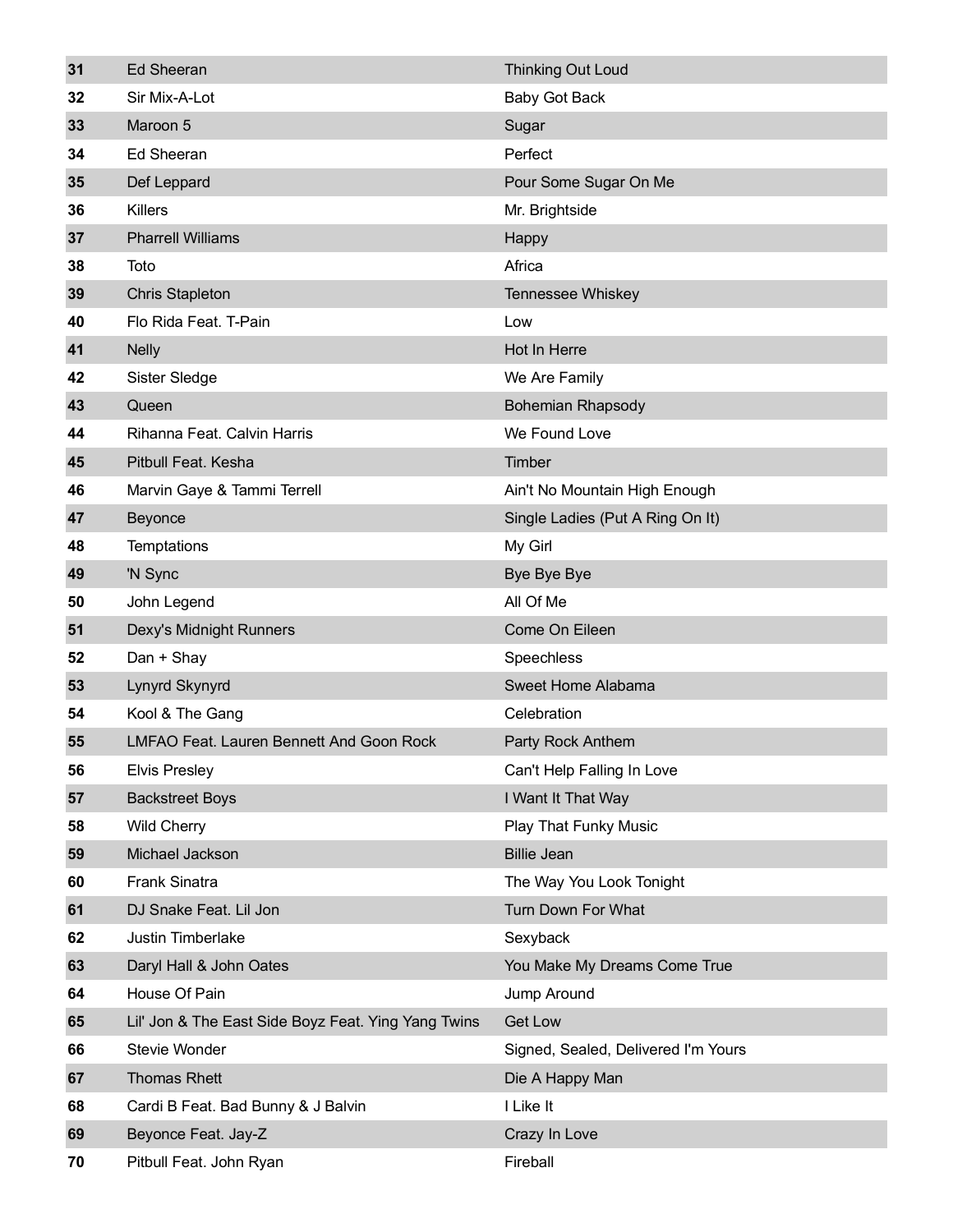| 71  | Lou Bega                                 | Mambo No. 5 (A Little Bit Of)  |
|-----|------------------------------------------|--------------------------------|
| 72  | Rednex                                   | Cotton Eye Joe                 |
| 73  | Foundations                              | <b>Build Me Up Buttercup</b>   |
| 74  | Luke Bryan                               | Country Girl (Shake It For Me) |
| 75  | Shania Twain                             | Man! I Feel Like A Woman!      |
| 76  | Cyndi Lauper                             | Girls Just Want To Have Fun    |
| 77  | Michael Jackson                          | P.Y.T. (Pretty Young Thing)    |
| 78  | <b>Bee Gees</b>                          | Stayin' Alive                  |
| 79  | Pink                                     | Raise Your Glass               |
| 80  | R. Kelly                                 | Ignition                       |
| 81  | Vanilla Ice                              | Ice Ice Baby                   |
| 82  | Lady Gaga Feat. Colby O'donis            | <b>Just Dance</b>              |
| 83  | Queen                                    | Crazy Little Thing Called Love |
| 84  | Zac Brown Band                           | <b>Chicken Fried</b>           |
| 85  | Los Del Rio                              | Macarena                       |
| 86  | Beyonce                                  | Love On Top                    |
| 87  | <b>Village People</b>                    | Y.M.C.A.                       |
| 88  | <b>Ed Sheeran</b>                        | Shape Of You                   |
| 89  | <b>Bryan Adams</b>                       | Summer Of '69                  |
| 90  | Bob Seger & The Silver Bullet Band       | Old Time Rock & Roll           |
| 91  | Big & Rich                               | Save A Horse (Ride A Cowboy)   |
| 92  | <b>DNCE</b>                              | Cake By The Ocean              |
| 93  | <b>Rick Springfield</b>                  | Jessie's Girl                  |
| 94  | Chris Brown                              | Forever                        |
| 95  | Salt-N-Pepa                              | Push It                        |
| 96  | Michael Jackson                          | Don't Stop 'Til You Get Enough |
| 97  | Maroon 5 Feat. Christina Aguilera        | Moves Like Jagger              |
| 98  | LMFAO Feat. Lil Jon                      | Shots                          |
| 99  | <b>Eric Clapton</b>                      | Wonderful Tonight              |
| 100 | Don Omar Feat. Lucenzo                   | Danza Kuduro                   |
| 101 | <b>Blackstreet Feat. Dr. Dre</b>         | No Diggity                     |
| 102 | Etta James                               | At Last                        |
| 103 | Brooks & Dunn                            | <b>Boot Scootin' Boogie</b>    |
| 104 | Commodores                               | <b>Brick House</b>             |
| 105 | Ginuwine                                 | Pony                           |
| 106 | Luke Combs                               | <b>Beautiful Crazy</b>         |
| 107 | 50 Cent                                  | In Da Club                     |
| 108 | Chainsmokers Feat. Halsey                | Closer                         |
| 109 | <b>Bill Medley &amp; Jennifer Warnes</b> | (I've Had) The Time Of My Life |
| 110 | <b>Drake</b>                             | In My Feelings                 |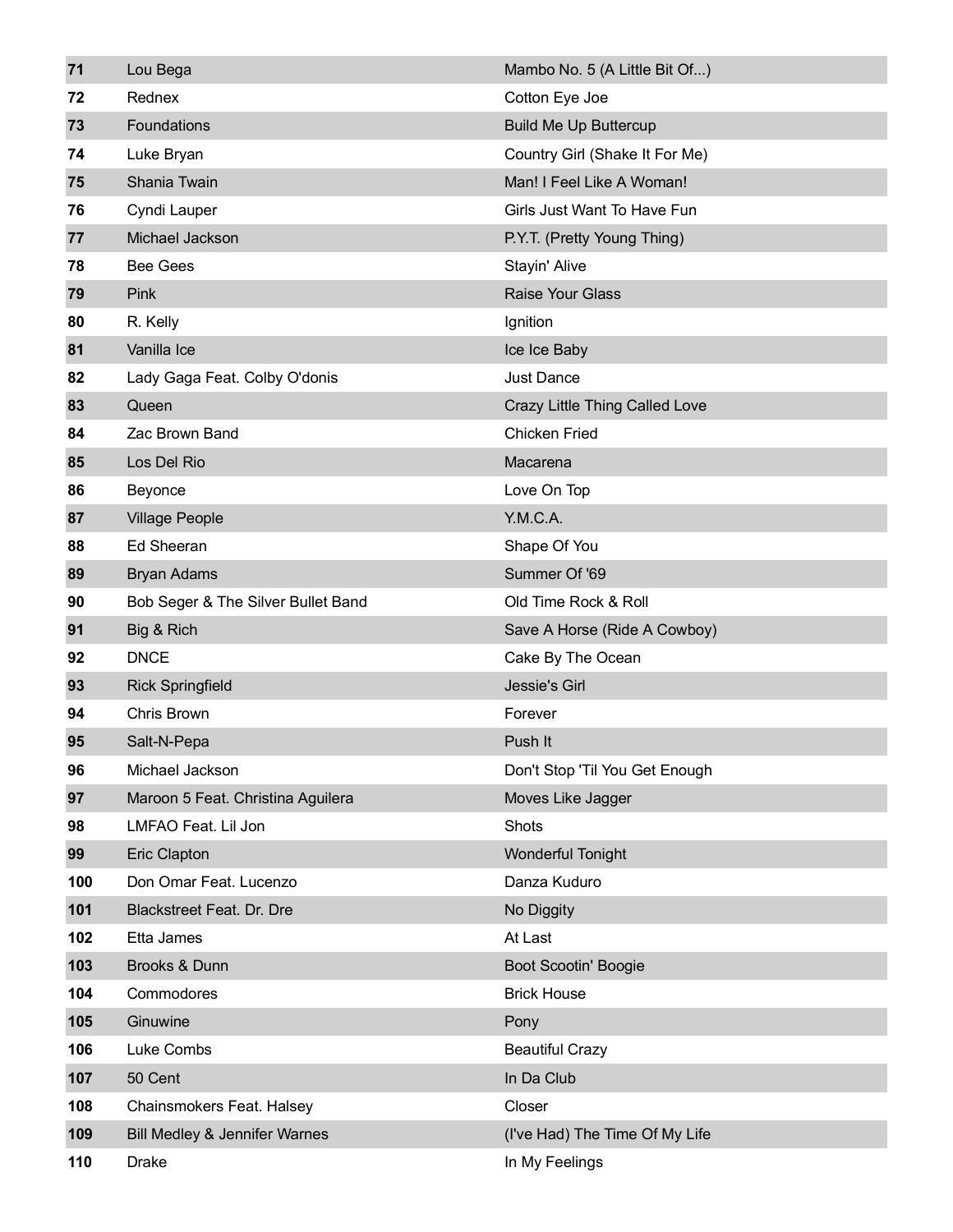| 111 | Aerosmith                             | I Don't Want To Miss A Thing     |
|-----|---------------------------------------|----------------------------------|
| 112 | <b>Bruno Mars</b>                     | That's What I Like               |
| 113 | Pitbull Feat. Ne-Yo, Afrojack & Nayer | Give Me Everything               |
| 114 | Kanye West Feat. Jamie Foxx           | Gold Digger                      |
| 115 | Daft Punk Feat. Pharrell Williams     | Get Lucky                        |
| 116 | Bruno Mars Feat. Cardi B              | Finesse                          |
| 117 | Sam Hunt                              | Body Like A Back Road            |
| 118 | <b>Marcia Griffiths</b>               | Electric Boogie (Electric Slide) |
| 119 | A-Ha                                  | Take On Me                       |
| 120 | Ben E. King                           | Stand By Me                      |
| 121 | Christina Perri                       | A Thousand Years                 |
| 122 | Michael Jackson                       | Thriller                         |
| 123 | <b>LMFAO</b>                          | Sexy And I Know It               |
| 124 | Proclaimers                           | I'm Gonna Be (500 Miles)         |
| 125 | Old Crow Medicine Show                | Wagon Wheel                      |
| 126 | <b>Will Smith</b>                     | Gettin' Jiggy Wit It             |
| 127 | <b>Blink-182</b>                      | All The Small Things             |
| 128 | Lil Nas X Feat. Billy Ray Cyrus       | Old Town Road                    |
| 129 | Flo Rida                              | My House                         |
| 130 | Taio Cruz                             | Dynamite                         |
| 131 | Elvis Crespo                          | Suavemente                       |
| 132 | Guns N' Roses                         | Sweet Child O' Mine              |
| 133 | Train                                 | <b>Marry Me</b>                  |
| 134 | Camila Cabello Feat. Young Thug       | Havana                           |
| 135 | Carly Rae Jepsen                      | Call Me Maybe                    |
| 136 | <b>TLC</b>                            | No Scrubs                        |
| 137 | Louis Armstrong                       | What A Wonderful World           |
| 138 | <b>Brett Young</b>                    | In Case You Didn't Know          |
| 139 | Michael Jackson                       | The Way You Make Me Feel         |
| 140 | Prince                                | <b>Kiss</b>                      |
| 141 | M.C. Hammer                           | <b>U Can't Touch This</b>        |
| 142 | Aretha Franklin                       | Respect                          |
| 143 | Jackson 5                             | I Want You Back                  |
| 144 | <b>Bruno Mars</b>                     | Just The Way You Are             |
| 145 | Lonestar                              | Amazed                           |
| 146 | Macklemore & Ryan Lewis Feat. Wanz    | <b>Thrift Shop</b>               |
| 147 | Ray Lamontagne                        | You Are The Best Thing           |
| 148 | <b>Frank Sinatra</b>                  | Fly Me To The Moon               |
| 149 | Rihanna                               | Don't Stop The Music             |
| 150 | Robin Thicke Feat. Pharrell & T.I.    | <b>Blurred Lines</b>             |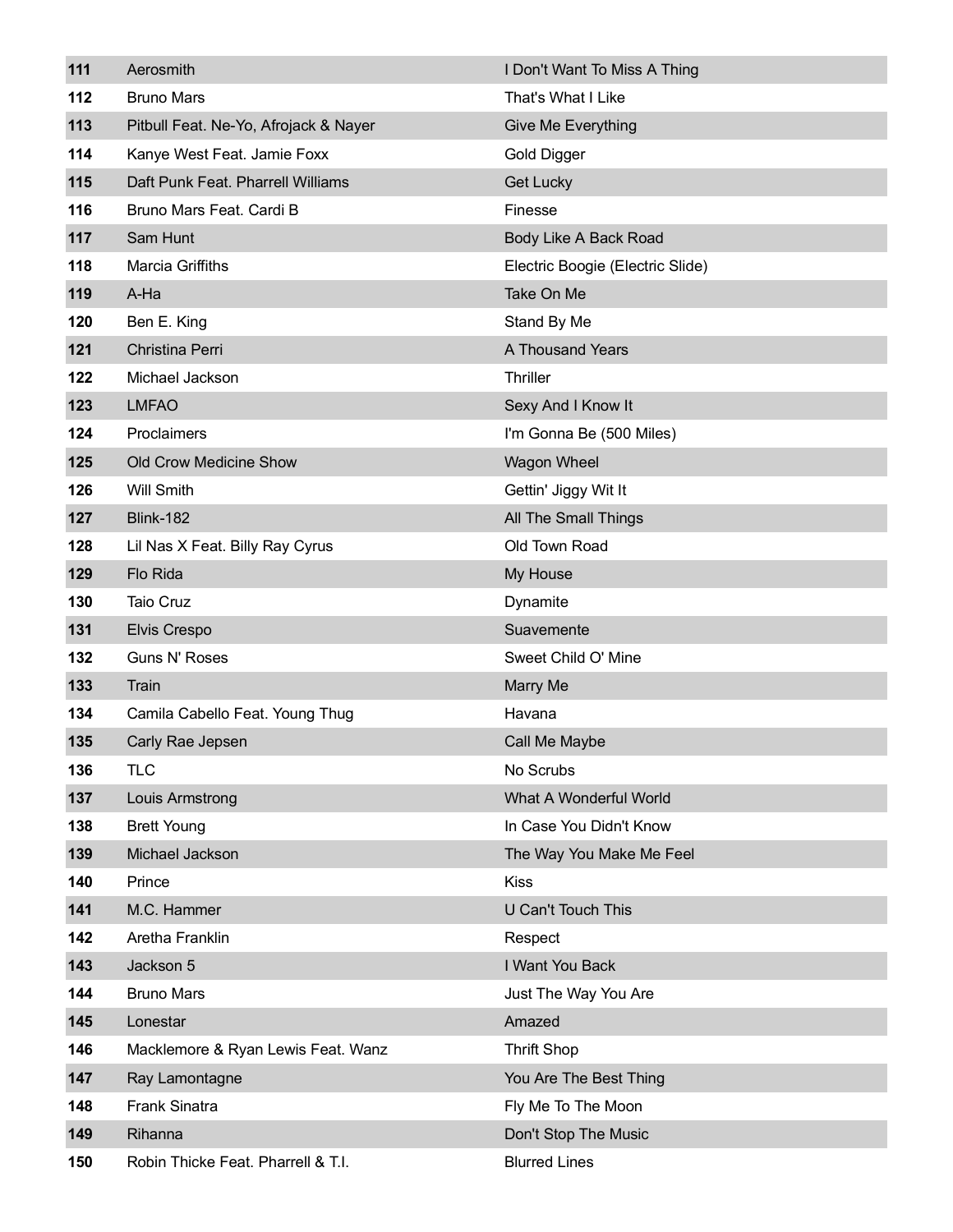| 151 | Dan + Shay                                   | From The Ground Up                   |
|-----|----------------------------------------------|--------------------------------------|
| 152 | <b>Drake</b>                                 | God's Plan                           |
| 153 | Daft Punk                                    | One More Time                        |
| 154 | Weeknd                                       | Can't Feel My Face                   |
| 155 | Chainsmokers & Coldplay                      | Something Just Like This             |
| 156 | James Taylor                                 | How Sweet It Is (To Be Loved By You) |
| 157 | Drake Feat. Wizkid & Kyla                    | One Dance                            |
| 158 | Michael Jackson                              | <b>Beat It</b>                       |
| 159 | Pitbull Feat. Ne-Yo                          | <b>Time Of Our Lives</b>             |
| 160 | <b>Righteous Brothers</b>                    | <b>Unchained Melody</b>              |
| 161 | Flo Rida Feat. David Guetta                  | Club Can't Handle Me                 |
| 162 | <b>Bruno Mars</b>                            | Treasure                             |
| 163 | <b>Chubby Checker</b>                        | The Twist                            |
| 164 | Young M.C.                                   | <b>Bust A Move</b>                   |
| 165 | <b>Calvin Harris</b>                         | Feel So Close                        |
| 166 | Jason Mraz                                   | I'm Yours                            |
| 167 | Queen                                        | <b>Fat Bottomed Girls</b>            |
| 168 | <b>Blake Shelton</b>                         | God Gave Me You                      |
| 169 | <b>Black Eyed Peas</b>                       | Let's Get It Started                 |
| 170 | Usher                                        | DJ Got Us Fallin' In Love            |
| 171 | Omi                                          | Cheerleader                          |
| 172 | Fetty Wap                                    | <b>Trap Queen</b>                    |
| 173 | Macklemore & Ryan Lewis Feat. Ray Dalton     | Can't Hold Us                        |
| 174 | Icona Pop Feat. Charli XCX                   | I Love It                            |
| 175 | Al Green                                     | Let's Stay Together                  |
| 176 | Lady Gaga                                    | Poker Face                           |
| 177 | Post Malone & Swae Lee                       | Sunflower                            |
| 178 | KC & The Sunshine Band                       | <b>Get Down Tonight</b>              |
| 179 | DJ Snake Feat. Cardi B, Ozuna & Selena Gomez | <b>Taki Taki</b>                     |
| 180 | Romantics                                    | What I Like About You                |
| 181 | Jackson 5                                    | <b>ABC</b>                           |
| 182 | Journey                                      | Faithfully                           |
| 183 | John Denver                                  | Take Me Home, Country Roads          |
| 184 | California Swag District                     | Teach Me How To Dougie               |
| 185 | <b>Rascal Flatts</b>                         | <b>Bless The Broken Road</b>         |
| 186 | Tim Mcgraw                                   | My Best Friend                       |
| 187 | Nicki Minaj                                  | Starships                            |
| 188 | Nicki Minaj                                  | Super Bass                           |
| 189 | K-Ci & Jojo                                  | All My Life                          |
| 190 | Calvin Harris Feat. Rihanna                  | This Is What You Came For            |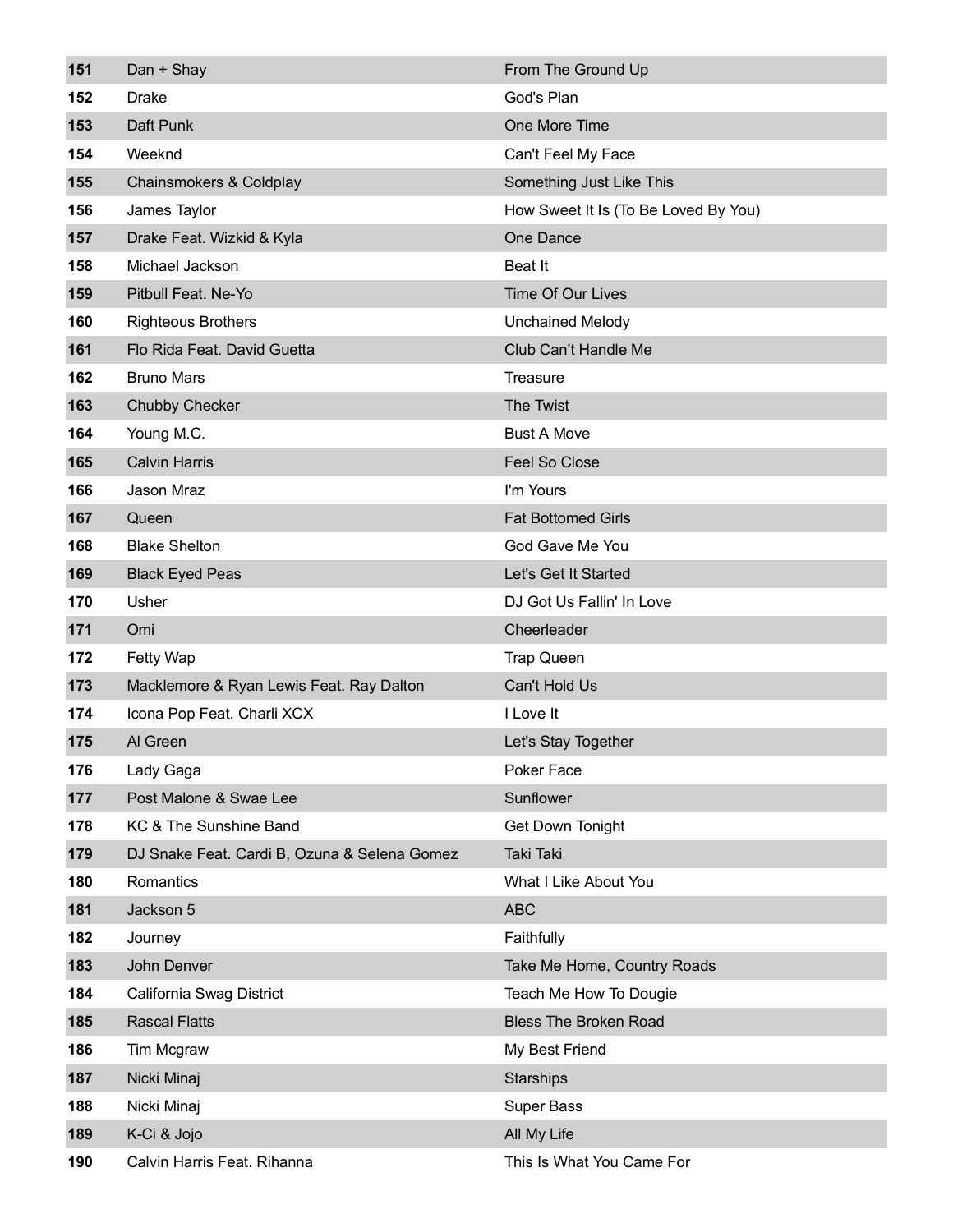| 191 | Lumineers                    | Ho Hey              |
|-----|------------------------------|---------------------|
| 192 | Jennifer Lopez Feat. Pitbull | On The Floor        |
| 193 | <b>Katy Perry</b>            | <b>Firework</b>     |
| 194 | Michael Buble                | Everything          |
| 195 | <b>Billy Joel</b>            | Piano Man           |
| 196 | Portugal. The Man            | Feel It Still       |
| 197 | Flo Rida Feat, Sia           | <b>Wild Ones</b>    |
| 198 | Flo Rida                     | Good Feeling        |
| 199 | Fitz & The Tantrums          | Handclap            |
| 200 | <b>American Authors</b>      | Best Day Of My Life |

*Charts may not be republished without express written consent of Intelligence, Inc. Intelligence, Inc. is not responsible for errors or omissions.*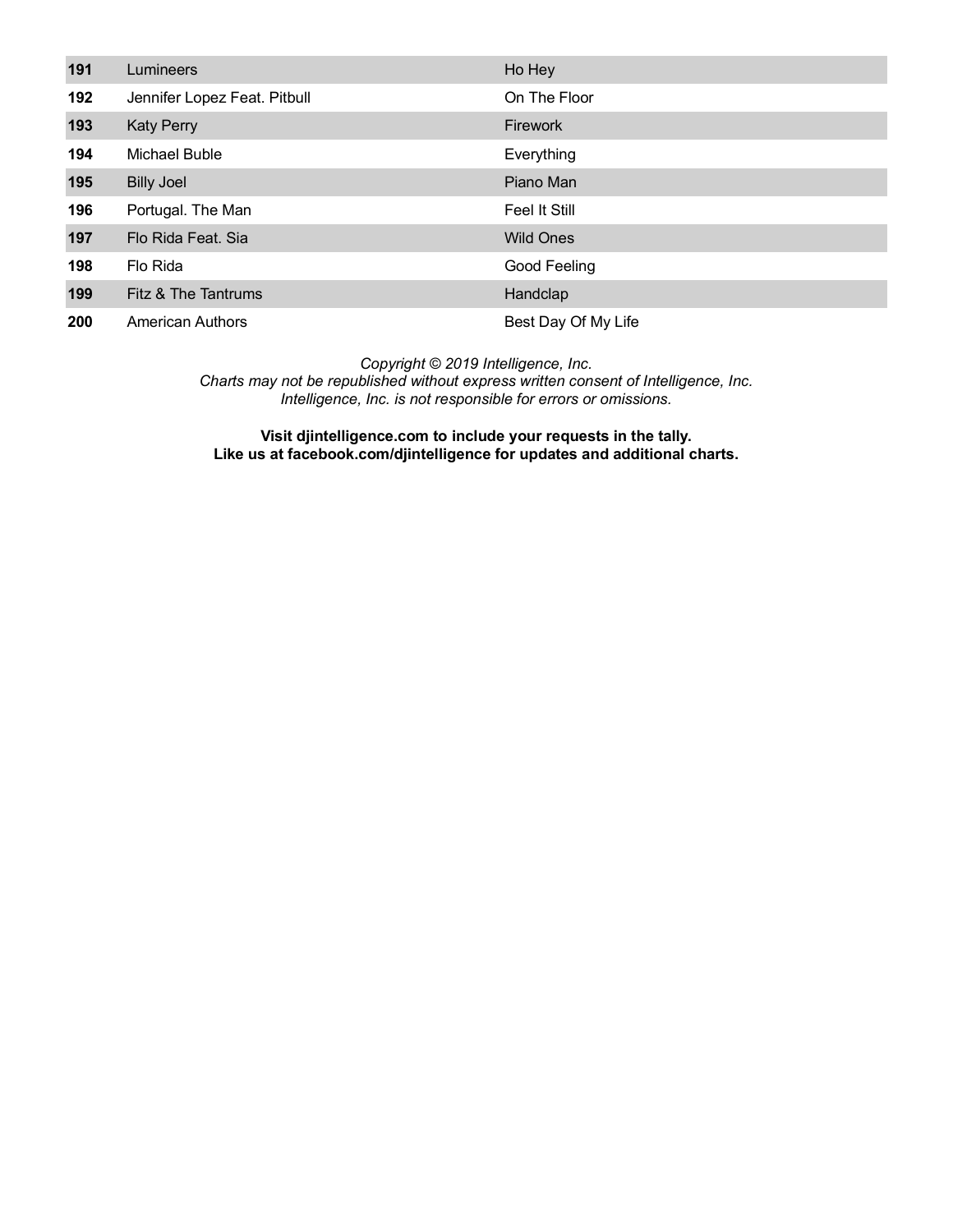

### **Top 100 Most Requested Pop Songs**

| <b>RANK</b>    | <b>ARTIST</b>                                          | <b>SONG</b>               |
|----------------|--------------------------------------------------------|---------------------------|
| $\mathbf 1$    | Lil Nas X Feat. Billy Ray Cyrus                        | Old Town Road             |
| 2              | Lizzo                                                  | Juice                     |
| $\mathbf{3}$   | <b>Jonas Brothers</b>                                  | <b>Sucker</b>             |
| 4              | Lizzo                                                  | <b>Truth Hurts</b>        |
| 5              | <b>Blanco Brown</b>                                    | The Git Up                |
| 6              | Post Malone                                            | Wow.                      |
| $\overline{7}$ | Lizzo                                                  | Good As Hell              |
| 8              | Ariana Grande                                          | 7 Rings                   |
| 9              | Luke Bryan                                             | Knockin' Boots            |
| 10             | Panic! At The Disco                                    | Hey Look Ma, I Made It    |
| 11             | Kodak Black Feat. Travis Scott & Offset                | Zeze                      |
| 12             | Kane Brown                                             | Good As You               |
| 13             | Dan + Shay                                             | All To Myself             |
| 14             | Daddy Yankee & Katy Perry Feat. Snow                   | Con Calma                 |
| 15             | Khalid                                                 | <b>Talk</b>               |
| 16             | Shawn Mendes & Camila Cabello                          | Senorita                  |
| 17             | Taylor Swift Feat. Brendon Urie Of Panic! At The Disco | Me!                       |
| 18             | Kygo & Whitney Houston                                 | <b>Higher Love</b>        |
| 19             | <b>Matt Stell</b>                                      | Prayed For You            |
| 20             | <b>Taylor Swift</b>                                    | Lover                     |
| 21             | Dan + Shay & Justin Bieber                             | 10,000 Hours              |
| 22             | Sam Smith & Normani                                    | Dancing With A Stranger   |
| 23             | <b>Mustard &amp; Migos</b>                             | <b>Pure Water</b>         |
| 24             | <b>Blake Shelton</b>                                   | God's Country             |
| 25             | Meek Mill Feat. Drake                                  | Going Bad                 |
| 26             | Ed Sheeran & Justin Bieber                             | I Don't Care              |
| 27             | Bruno Mars & Cardi B                                   | Please Me                 |
| 28             | Jonas Brothers                                         | Cool                      |
| 29             | <b>City Girls</b>                                      | Act Up                    |
| 30             | Marshmello Feat, Chyrches                              | Here With Me              |
| 31             | Luke Combs                                             | Beer Never Broke My Heart |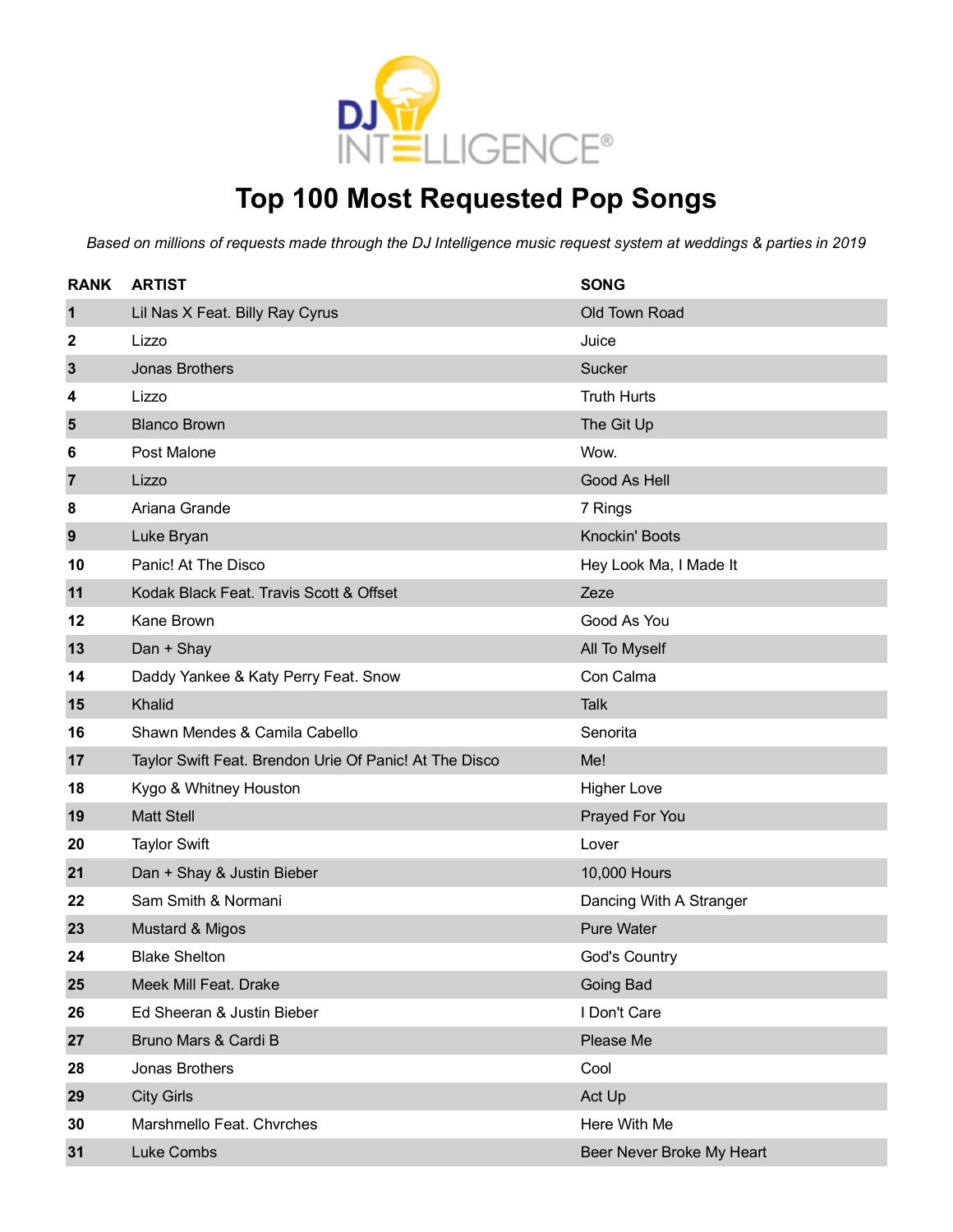| 32 | Ozuna                                              | Baila Baila Baila                        |
|----|----------------------------------------------------|------------------------------------------|
| 33 | Davido                                             | Fall                                     |
| 34 | Tones And I                                        | Dance Monkey                             |
| 35 | Ariana Grande                                      | Break Up With Your Girlfriend, I'm Bored |
| 36 | Los Angeles Azules Feat. Natalia Lafourcade        | Nunca Es Suficiente                      |
| 37 | Post Malone                                        | <b>Circles</b>                           |
| 38 | Brooks & Dunn With Luke Combs                      | <b>Brand New Man</b>                     |
| 39 | <b>Billie Eilish</b>                               | <b>Bad Guy</b>                           |
| 40 | City Girls Feat. Cardi B                           | <b>Twerk</b>                             |
| 41 | Chris Brown Feat. Drake                            | No Guidance                              |
| 42 | Ed Sheeran Feat. Khalid                            | <b>Beautiful People</b>                  |
| 43 | Marshmello & Kane Brown                            | One Thing Right                          |
| 44 | Meduza Feat. Goodboys                              | Piece Of Your Heart                      |
| 45 | A Boogie Wit Da Hoodie                             | Look Back At It                          |
| 46 | <b>Blueface</b>                                    | Thotiana                                 |
| 47 | Calvin Harris & Rag'n'bone Man                     | Giant                                    |
| 48 | Lizzo Feat. Missy Elliott                          | Tempo                                    |
| 49 | Carrie Underwood                                   | Southbound                               |
| 50 | Maroon 5                                           | <b>Memories</b>                          |
| 51 | <b>Taylor Swift</b>                                | You Need To Calm Down                    |
| 52 | Offset Feat. Cardi B                               | Clout                                    |
| 53 | Lewis Capaldi                                      | Someone You Loved                        |
| 54 | <b>Old Dominion</b>                                | One Man Band                             |
| 55 | Wiley, Stefflon Don & Sean Paul Feat. Idris Elba   | <b>Boasty</b>                            |
| 56 | Bryce Vine Feat. Yg                                | La La Land                               |
| 57 | Greta Van Fleet                                    | You're The One                           |
| 58 | <b>Megan Thee Stallion</b>                         | <b>Big Ole Freak</b>                     |
| 59 | Jonas Brothers                                     | Only Human                               |
| 60 | Avicii Feat. Aloe Blacc                            | Sos                                      |
| 61 | Polo G Feat. Lil Tjay                              | Pop Out                                  |
| 62 | Martin Garrix Feat. Macklemore & Patrick Stump     | <b>Summer Days</b>                       |
| 63 | Bazzi                                              | Paradise                                 |
| 64 | Tom Walker                                         | Just You And I                           |
| 65 | <b>Billie Eilish</b>                               | When The Party's Over                    |
| 66 | Notd & Felix Jaehn Feat. Georgia Ku & Captain Cuts | So Close                                 |
| 67 | <b>Trippie Redd</b>                                | Topanga                                  |
| 68 | J. Cole                                            | Middle Child                             |
| 69 | <b>Bts Feat. Halsey</b>                            | Boy With Luv                             |
| 70 | The Chainsmokers Feat. 5 Seconds Of Summer         | Who Do You Love                          |
| 71 | Lil Nas X                                          | Panini                                   |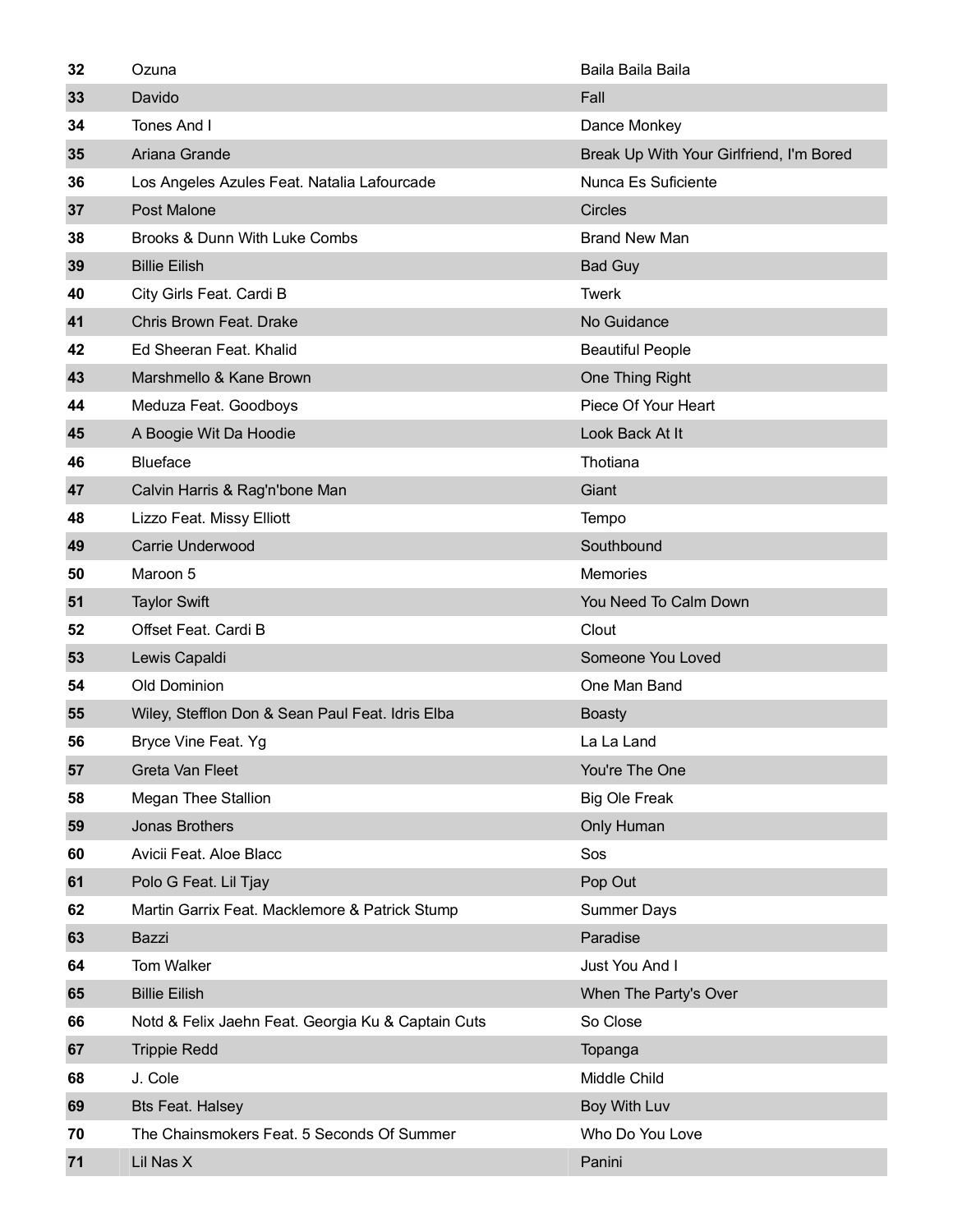| 72  | Chris Janson                                           | Good Vibes                  |
|-----|--------------------------------------------------------|-----------------------------|
| 73  | <b>Shawn Mendes</b>                                    | If I Can't Have You         |
| 74  | Ed Sheeran Feat. Camila Cabello & Cardi B              | South Of The Border         |
| 75  | Mumford & Sons                                         | <b>Guiding Light</b>        |
| 76  | <b>Backstreet Boys</b>                                 | No Place                    |
| 77  | Dababy                                                 | Suge                        |
| 78  | Megan Thee Stallion Feat. Nicki Minaj & Ty Dolla \$Ign | <b>Hot Girl Summer</b>      |
| 79  | Saweetie                                               | My Type                     |
| 80  | 21 Savage Feat. J. Cole                                | A Lot                       |
| 81  | <b>Billie Eilish</b>                                   | <b>Bury A Friend</b>        |
| 82  | Rosalia & J Balvin Feat. El Guincho                    | Con Altura                  |
| 83  | Pink                                                   | <b>Walk Me Home</b>         |
| 84  | Sam Feldt Feat, Rani                                   | Post Malone                 |
| 85  | Beyonce                                                | Before I Let Go             |
| 86  | Anuel Aa Feat. Daddy Yankee, Karol G, Ozuna & J Balvin | China                       |
| 87  | Imagine Dragons                                        | <b>Bad Liar</b>             |
| 88  | Andy Grammer                                           | Don't Give Up On Me         |
| 89  | Ryan Hurd                                              | To A T                      |
| 90  | Shaed                                                  | Trampoline                  |
| 91  | Maluma                                                 | Hp                          |
| 92  | <b>Yk Osiris</b>                                       | Worth It                    |
| 93  | <b>Maren Morris</b>                                    | The Bones                   |
| 94  | <b>Dierks Bentley</b>                                  | Living                      |
| 95  | Chance The Rapper Feat. Madeintyo & Dababy             | <b>Hot Shower</b>           |
| 96  | Drake Feat. Rick Ross                                  | Money In The Grave          |
| 97  | Chris Brown Feat. Nicki Minaj & G-Eazy                 | Wobble Up                   |
| 98  | Mabel                                                  | Don't Call Me Up            |
| 99  | Benny Blanco Feat. Tainy, Selena Gomez & J Balvin      | I Can't Get Enough          |
| 100 | Jordan Davis                                           | Slow Dance In A Parking Lot |

*Charts may not be republished without express written consent of Intelligence, Inc. Intelligence, Inc. is not responsible for errors or omissions.*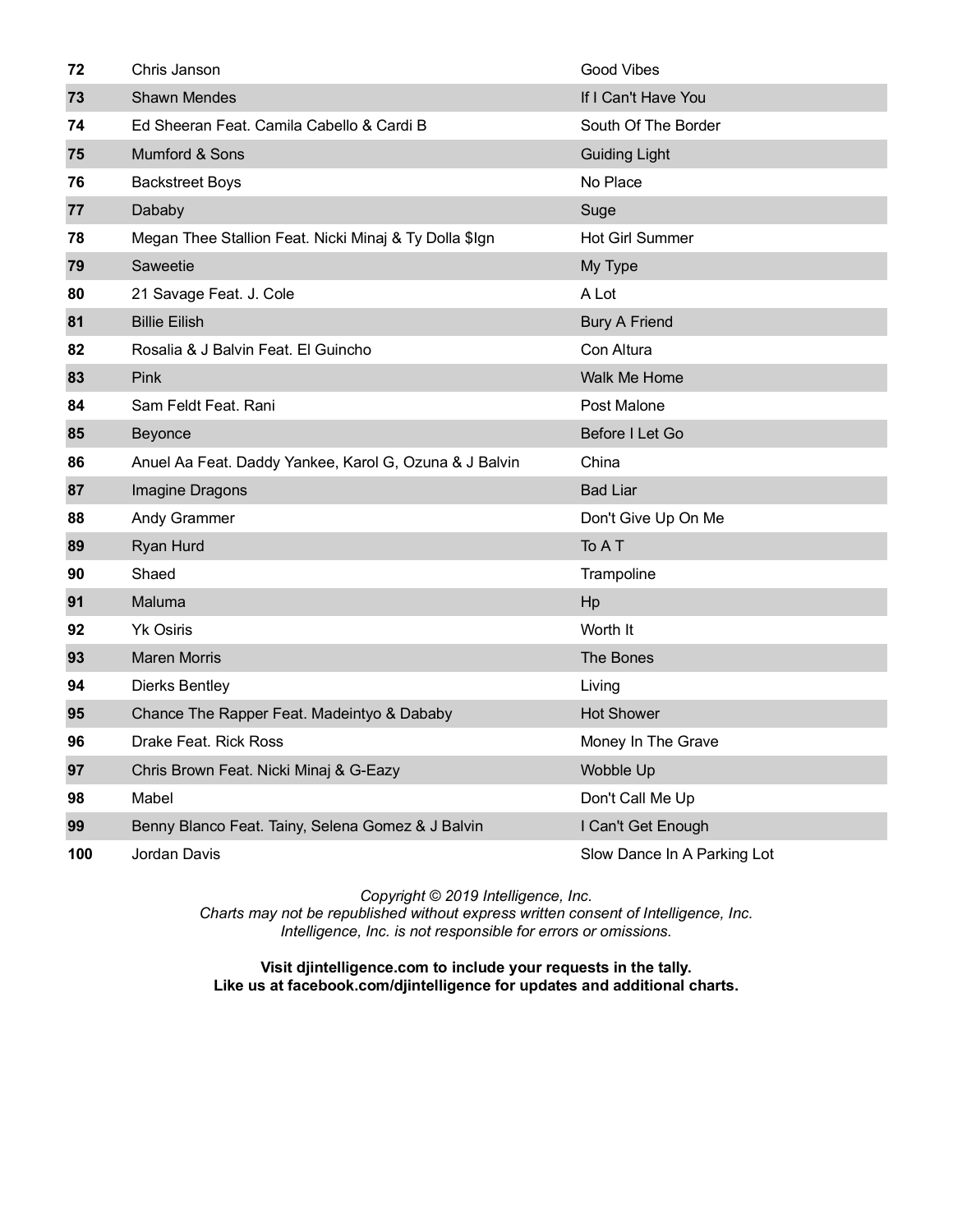

#### **Top 100 Most Requested Country Songs**

| <b>RANK</b>  | <b>ARTIST</b>                         | <b>SONG</b>                    |
|--------------|---------------------------------------|--------------------------------|
| $\mathbf 1$  | <b>Garth Brooks</b>                   | <b>Friends In Low Places</b>   |
| 2            | Dan + Shay                            | Speechless                     |
| $\mathbf{3}$ | Lonestar                              | Amazed                         |
| 4            | <b>Thomas Rhett</b>                   | Die A Happy Man                |
| 5            | Luke Bryan                            | Country Girl (Shake It For Me) |
| 6            | Zac Brown Band                        | <b>Chicken Fried</b>           |
| 7            | Big & Rich                            | Save A Horse (Ride A Cowboy)   |
| 8            | Brooks & Dunn                         | Boot Scootin' Boogie           |
| 9            | Luke Combs                            | <b>Beautiful Crazy</b>         |
| 10           | Sam Hunt                              | Body Like A Back Road          |
| 11           | Lil Nas X Feat. Billy Ray Cyrus       | Old Town Road                  |
| 12           | <b>Brett Young</b>                    | In Case You Didn't Know        |
| 13           | Darius Rucker                         | Wagon Wheel                    |
| 14           | Dan + Shay                            | From The Ground Up             |
| 15           | <b>Blake Shelton</b>                  | God Gave Me You                |
| 16           | <b>Rascal Flatts</b>                  | <b>Bless The Broken Road</b>   |
| 17           | Tim Mcgraw                            | My Best Friend                 |
| 18           | Lady Gaga & Bradley Cooper            | Shallow                        |
| 19           | Jason Aldean                          | You Make It Easy               |
| 20           | <b>Toby Keith</b>                     | Red Solo Cup                   |
| 21           | <b>Rascal Flatts</b>                  | My Wish                        |
| 22           | Bebe Rexha Feat. Florida Georgia Line | Meant To Be                    |
| 23           | Dan + Shay                            | Tequila                        |
| 24           | George Strait                         | I Cross My Heart               |
| 25           | <b>Scotty Mccreery</b>                | This Is It                     |
| 26           | Lee Brice                             | I Don't Dance                  |
| 27           | Russell Dickerson                     | Yours                          |
| 28           | <b>Chris Stapleton</b>                | Millionaire                    |
| 29           | Sam Hunt                              | <b>House Party</b>             |
| 30           | Shania Twain                          | You're Still The One           |
| 31           | Florida Georgia Line                  | H.O.L.Y.                       |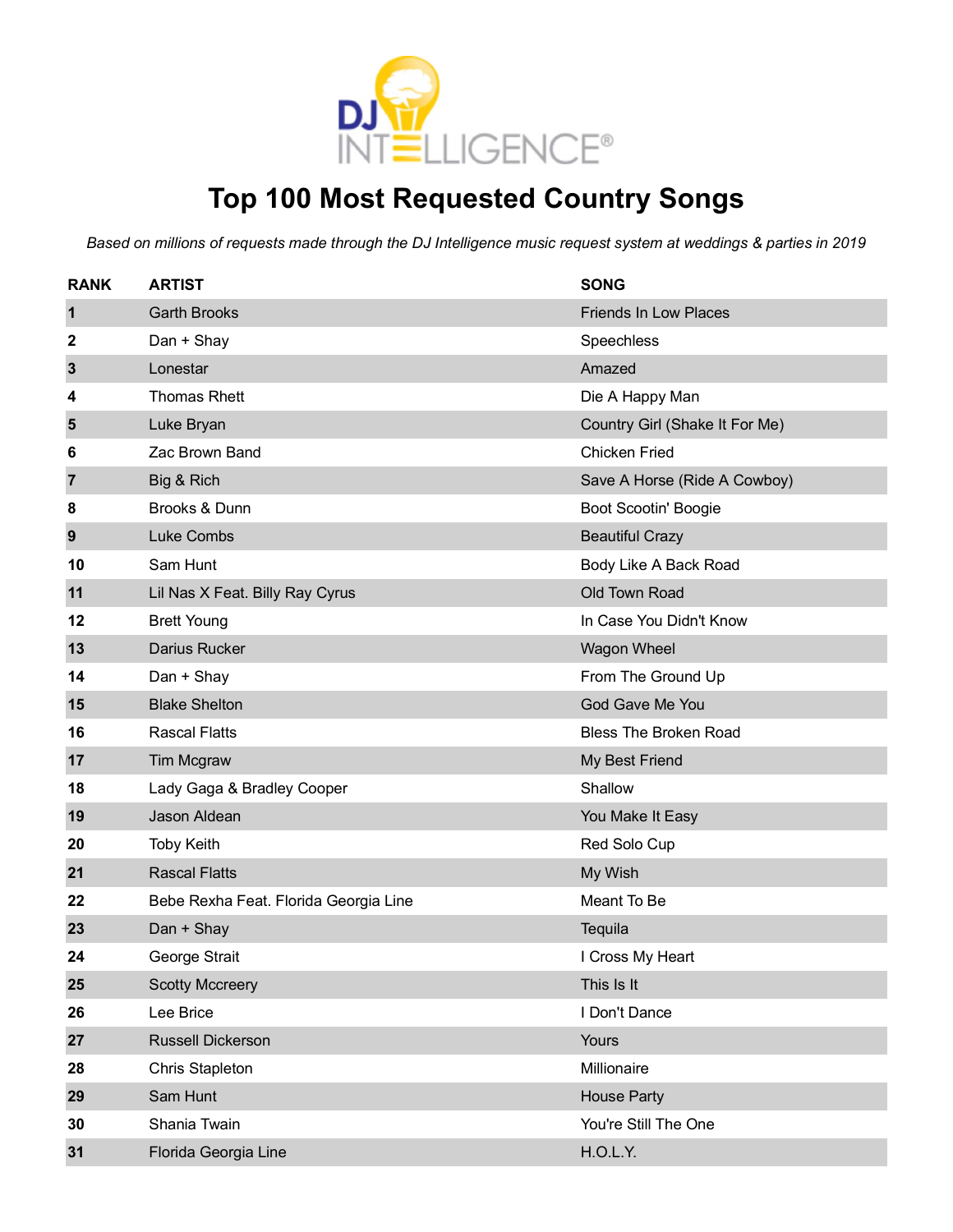| 32 | <b>Taylor Swift</b>                        | Love Story              |
|----|--------------------------------------------|-------------------------|
| 33 | Jon Pardi                                  | <b>Head Over Boots</b>  |
| 34 | <b>Brad Paisley</b>                        | Then                    |
| 35 | Johnny Cash                                | <b>Ring Of Fire</b>     |
| 36 | Florida Georgia Line                       | Cruise                  |
| 37 | <b>Brad Paisley</b>                        | She's Everything        |
| 38 | <b>Blanco Brown</b>                        | The Git Up              |
| 39 | Josh Turner                                | Why Don't We Just Dance |
| 40 | <b>Dixie Chicks</b>                        | Goodbye Earl            |
| 41 | Tim Mcgraw With Faith Hill                 | It's Your Love          |
| 42 | Eric Church                                | Drink In My Hand        |
| 43 | Shania Twain                               | From This Moment On     |
| 44 | <b>Trace Adkins</b>                        | Honky Tonk Badonkadonk  |
| 45 | Lee Ann Womack                             | I Hope You Dance        |
| 46 | Heartland                                  | I Loved Her First       |
| 47 | Cody Johnson                               | On My Way To You        |
| 48 | Luke Bryan                                 | That's My Kind Of Night |
| 49 | Zac Brown Band                             | Loving You Easy         |
| 50 | <b>Blake Shelton</b>                       | Honey Bee               |
| 51 | Zac Brown Band                             | Whatever It Is          |
| 52 | Tim Mcgraw                                 | Humble And Kind         |
| 53 | <b>Hunter Hayes</b>                        | Wanted                  |
| 54 | Luke Bryan                                 | Knockin' Boots          |
| 55 | Jon Pardi                                  | Dirt On My Boots        |
| 56 | <b>Garth Brooks</b>                        | The Dance               |
| 57 | Morgan Wallen Feat. Florida Georgia Line   | Up Down                 |
| 58 | <b>Chase Rice</b>                          | Eyes On You             |
| 59 | <b>Dierks Bentley</b>                      | Drunk On A Plane        |
| 60 | Alan Jackson                               | Remember When           |
| 61 | Morgan Wallen                              | <b>Whiskey Glasses</b>  |
| 62 | Florida Georgia Line Feat. Backstreet Boys | God, Your Mama And Me   |
| 63 | Johnny Cash                                | I Walk The Line         |
| 64 | <b>Taylor Swift</b>                        | You Belong With Me      |
| 65 | Eli Young Band                             | Crazy Girl              |
| 66 | Florida Georgia Line Feat. Luke Bryan      | This Is How We Roll     |
| 67 | <b>Kane Brown</b>                          | Good As You             |
| 68 | Eric Church                                | Love Your Love The Most |
| 69 | Lanco                                      | Born To Love You        |
| 70 | <b>Blake Shelton</b>                       | I'll Name The Dogs      |
| 71 | Dan + Shay                                 | All To Myself           |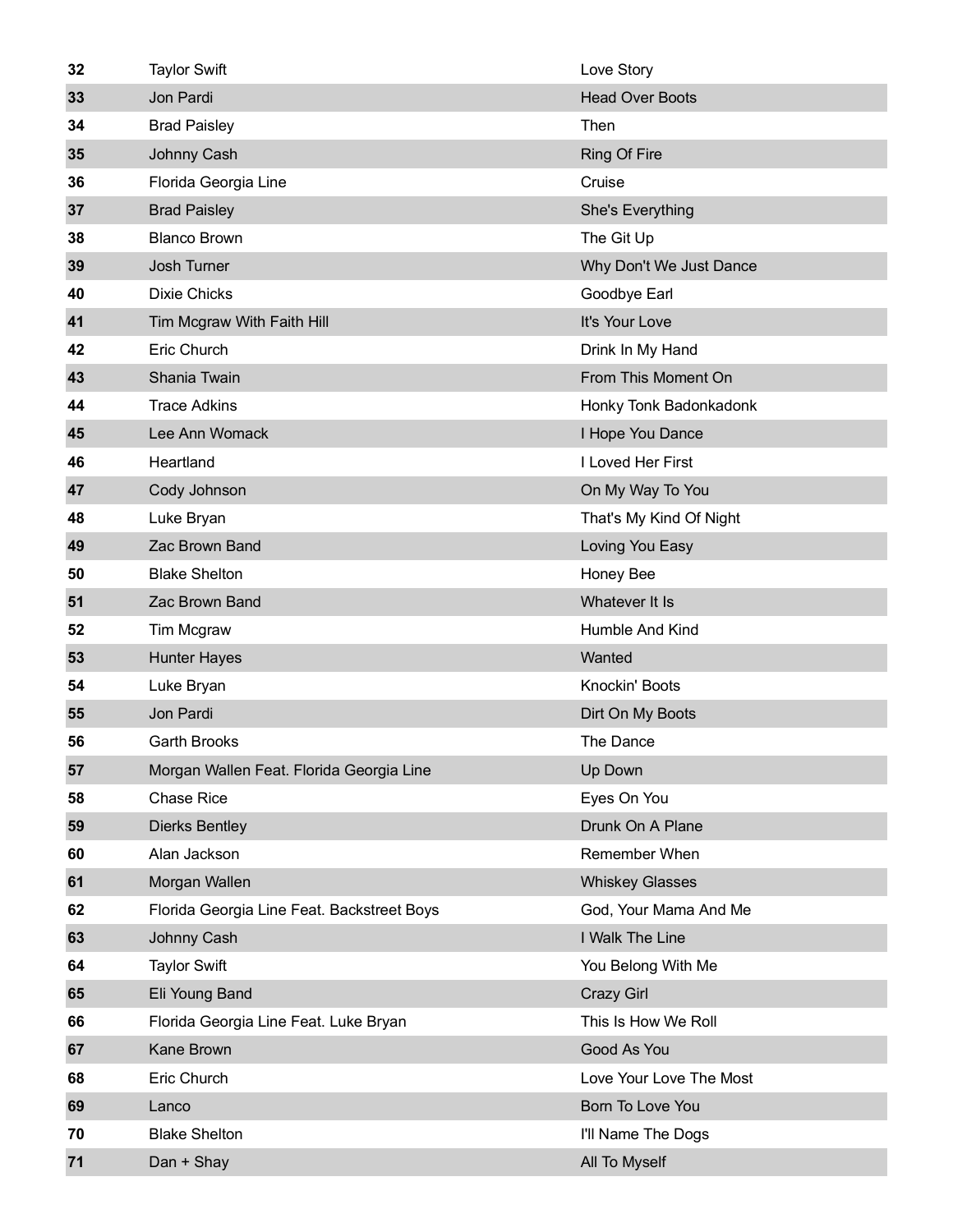| 72  | Sugarland               | <b>Stuck Like Glue</b>         |
|-----|-------------------------|--------------------------------|
| 73  | <b>Thomas Rhett</b>     | Unforgettable                  |
| 74  | Luke Bryan              | Play It Again                  |
| 75  | <b>Luke Combs</b>       | Hurricane                      |
| 76  | Luke Bryan              | I Don't Want This Night To End |
| 77  | Zac Brown Band          | <b>Toes</b>                    |
| 78  | Luke Combs              | She Got The Best Of Me         |
| 79  | <b>Old Dominion</b>     | <b>Make It Sweet</b>           |
| 80  | Jason Aldean            | My Kinda Party                 |
| 81  | <b>Billy Currington</b> | Must Be Doin' Somethin' Right  |
| 82  | Jason Aldean            | She's Country                  |
| 83  | Kenny Chesney           | She Thinks My Tractor's Sexy   |
| 84  | Jon Pardi               | Night Shift                    |
| 85  | <b>Kip Moore</b>        | <b>Hey Pretty Girl</b>         |
| 86  | <b>Dixie Chicks</b>     | Cowboy Take Me Away            |
| 87  | Jake Owen               | Down To The Honkytonk          |
| 88  | Lee Brice               | Rumor                          |
| 89  | <b>Thomas Rhett</b>     | Life Changes                   |
| 90  | Big & Rich              | Lost In This Moment            |
| 91  | <b>Matt Stell</b>       | Prayed For You                 |
| 92  | Josh Turner             | Would You Go With Me           |
| 93  | Shania Twain            | That Don't Impress Me Much     |
| 94  | Alabama                 | <b>Mountain Music</b>          |
| 95  | <b>Brett Eldredge</b>   | Mean To Me                     |
| 96  | Chris Young             | You                            |
| 97  | Jason Aldean            | Dirt Road Anthem               |
| 98  | <b>Hunter Hayes</b>     | I Want Crazy                   |
| 99  | <b>Thomas Rhett</b>     | <b>T-Shirt</b>                 |
| 100 | <b>Taylor Swift</b>     | Our Song                       |

*Charts may not be republished without express written consent of Intelligence, Inc. Intelligence, Inc. is not responsible for errors or omissions.*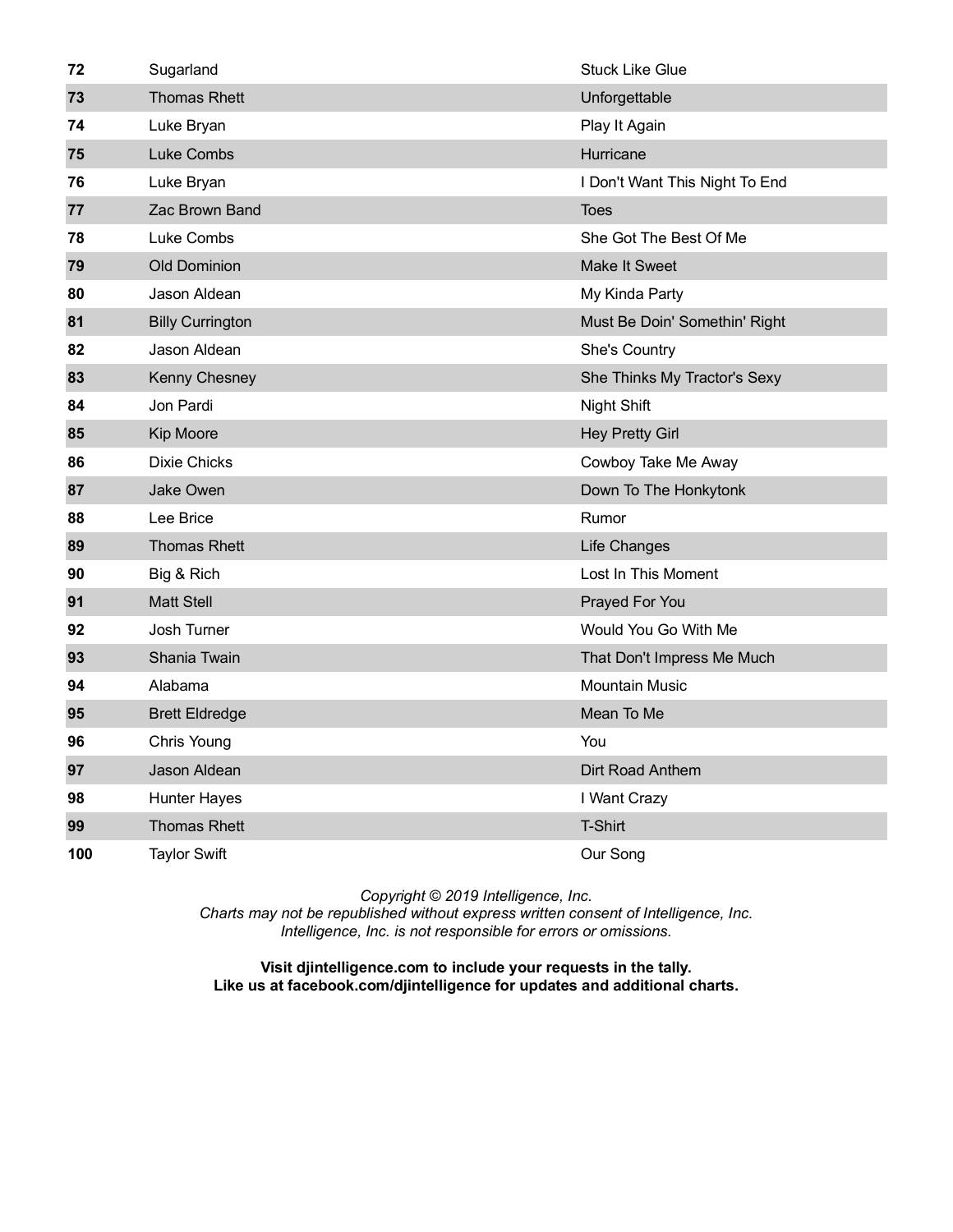

### **Top 100 Most Requested Latin Songs**

| <b>RANK</b>    | <b>ARTIST</b>                                 | <b>SONG</b>              |
|----------------|-----------------------------------------------|--------------------------|
| $\mathbf 1$    | Luis Fonsi & Daddy Yankee Feat. Justin Bieber | Despacito                |
| 2              | Pitbull Feat. John Ryan                       | Fireball                 |
| 3              | Jennifer Lopez Feat. Pitbull                  | On The Floor             |
| 4              | Cardi B Feat. Bad Bunny & J Balvin            | I Like It                |
| 5              | Pitbull Feat. Ne-Yo, Afrojack & Nayer         | Give Me Everything       |
| 6              | Marc Anthony                                  | Vivir Mi Vida            |
| $\overline{7}$ | Elvis Crespo                                  | Suavemente               |
| 8              | Bad Bunny Feat. Drake                         | Mia                      |
| 9              | Pitbull Feat. Ne-Yo                           | <b>Time Of Our Lives</b> |
| 10             | DJ Snake Feat. Cardi B, Ozuna & Selena Gomez  | Taki Taki                |
| 11             | Gente De Zona Feat. Marc Anthony              | La Gozadera              |
| 12             | Daddy Yankee                                  | Gasolina                 |
| 13             | Prince Royce                                  | Corazon Sin Cara         |
| 14             | Daddy Yankee                                  | Dura                     |
| 15             | Shakira Feat. Maluma                          | Chantaje                 |
| 16             | Celia Cruz                                    | La Vida Es Un Carnaval   |
| 17             | Prince Royce                                  | Stand By Me              |
| 18             | Daddy Yankee                                  | Limbo                    |
| 19             | Nicky Jam & J Balvin                          | X                        |
| 20             | Carlos Vives & Shakira                        | La Bicicleta             |
| 21             | Daddy Yankee & Katy Perry Feat. Snow          | Con Calma                |
| 22             | Luis Fonsi & Demi Lovato                      | Echame La Culpa          |
| 23             | J Balvin                                      | Ginza                    |
| 24             | Becky G Feat. Bad Bunny                       | Mayores                  |
| 25             | Ricky Martin Feat. Maluma                     | Vente Pa' Ca             |
| 26             | Nicky Jam                                     | Hasta El Amanecer        |
| 27             | Prince Royce                                  | Darte Un Beso            |
| 28             | Romeo Santos Feat. Usher                      | Promise                  |
| 29             | Romeo Santos                                  | Propuesta Indecente      |
| 30             | Pitbull Feat. Chris Brown                     | International Love       |
| 31             | Maluma                                        | Felices Los 4            |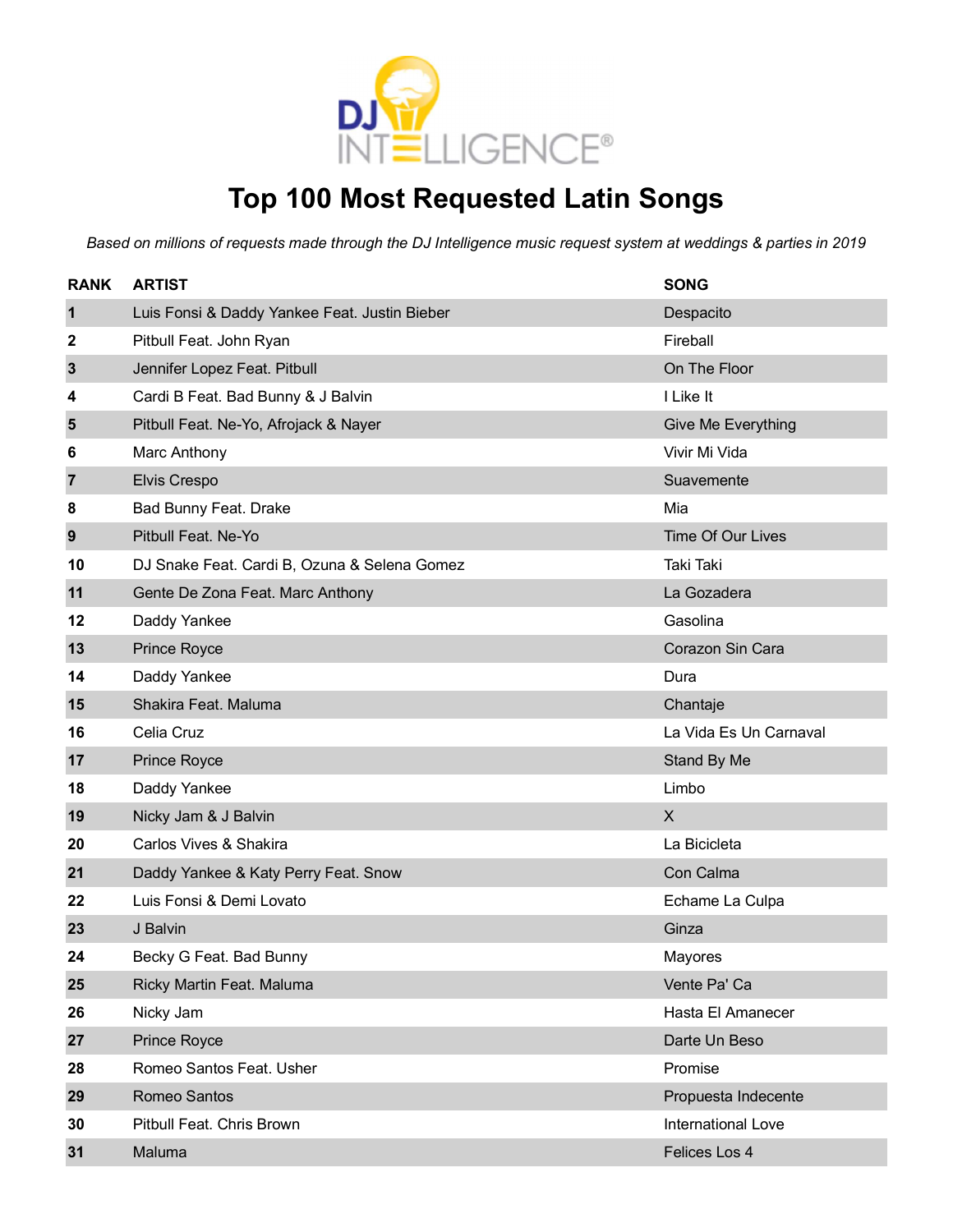| 32 | Pitbull Feat. Christina Aguilera                                 | <b>Feel This Moment</b>    |
|----|------------------------------------------------------------------|----------------------------|
| 33 | Alexandra Stan                                                   | Mr. Saxobeat               |
| 34 | Daddy Yankee                                                     | <b>Shaky Shaky</b>         |
| 35 | Marc Anthony                                                     | Valio La Pena              |
| 36 | <b>Azul Azul</b>                                                 | La Bomba                   |
| 37 | <b>Carlos Vives</b>                                              | Volvi A Nacer              |
| 38 | Maluma Feat. Nego Do Borel                                       | Corazon                    |
| 39 | Romeo Santos                                                     | Eres Mia                   |
| 40 | Pitbull Feat. Marc Anthony                                       | Rain Over Me               |
| 41 | Ozuna                                                            | Baila Baila Baila          |
| 42 | Carlos Vives & Sebastian Yatra                                   | Robarte Un Beso            |
| 43 | Marc Anthony, Will Smith & Bad Bunny                             | <b>Esta Rico</b>           |
| 44 | Cnco                                                             | Reggaeton Lento (Bailemos) |
| 45 | Danny Ocean                                                      | Me Rehuso                  |
| 46 | Jennifer Lopez Feat. Pitbull                                     | Dance Again                |
| 47 | Ozuna Feat. Manuel Turizo                                        | Vaina Loca                 |
| 48 | Pedro Capo Feat. Farruko                                         | Calma                      |
| 49 | Jennifer Lopez Feat. DJ Khaled & Cardi B                         | Dinero                     |
| 50 | Ariana Grande Feat. Zedd                                         | <b>Break Free</b>          |
| 51 | Romeo Santos Feat. Drake                                         | Odio                       |
| 52 | Don Omar                                                         | Taboo                      |
| 53 | Natti Natasha & Ozuna                                            | Criminal                   |
| 54 | Wisin Feat. Ozuna                                                | Escapate Conmigo           |
| 55 | Chino Y Nacho                                                    | Mi Nina Bonita             |
| 56 | Pitbull                                                          | Bon, Bon                   |
| 57 | J Balvin & Jowell & Randy Feat. Nicky Jam, Wisin, Yandel & Ozuna | <b>Bonita</b>              |
| 58 | J Balvin & Willy William                                         | Mi Gente                   |
| 59 | Maluma                                                           | Mala Mia                   |
| 60 | Pitbull Feat. Lil Jon                                            | The Anthem                 |
| 61 | Becky G & Natti Natasha                                          | Sin Pijama                 |
| 62 | Marc Anthony                                                     | Aguanile                   |
| 63 | Shakira Feat. Pitbull                                            | Rabiosa                    |
| 64 | Celia Cruz                                                       | Rie Y Llora                |
| 65 | Jennifer Lopez                                                   | Jenny From The Block       |
| 66 | Romeo Santos Feat. Marc Anthony                                  | Yo Tambien                 |
| 67 | Marc Anthony                                                     | Tu Amor Me Hace Bien       |
| 68 | <b>Carlos Vives</b>                                              | Fruta Fresca               |
| 69 | Enrique Iglesias Feat. Romeo Santos                              | Loco                       |
| 70 | Ozuna                                                            | Dile Que Tu Me Quieres     |
| 71 | Raymix & Juanes                                                  | Oye Mujer                  |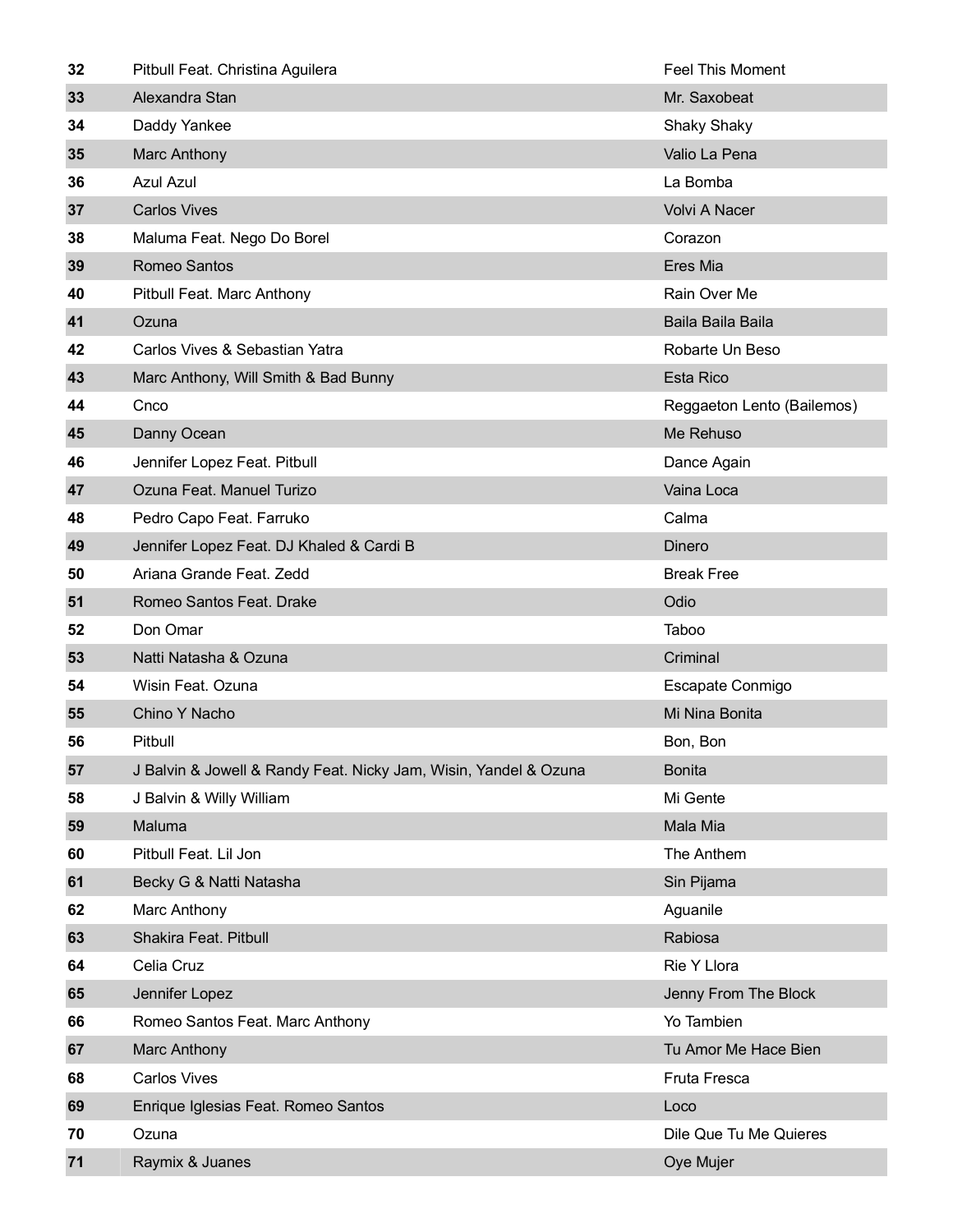| 72  | Nicky Jam                                              | El Amante              |
|-----|--------------------------------------------------------|------------------------|
| 73  | Daddy Yankee                                           | Lovumba                |
| 74  | J Balvin                                               | Ay Vamos               |
| 75  | <b>Ricky Martin</b>                                    | Pegate                 |
| 76  | Ricky Martin Feat. Yotuel                              | La Mordidita           |
| 77  | Romeo Santos, Daddy Yankee & Nicky Jam                 | <b>Bella Y Sensual</b> |
| 78  | Anuel Aa Feat. Romeo Santos                            | Ella Quiere Beber      |
| 79  | J Balvin                                               | Reggaeton              |
| 80  | Luis Enrique                                           | Yo No Se Manana        |
| 81  | Pitbull & J Balvin Feat. Camila Cabello                | Hey Ma                 |
| 82  | Don Omar                                               | Zumba                  |
| 83  | Ozuna                                                  | Se Preparo             |
| 84  | Aventura                                               | Un Beso                |
| 85  | Juanes                                                 | La Camisa Negra        |
| 86  | Los Angeles Azules Feat. Natalia Lafourcade            | Nunca Es Suficiente    |
| 87  | Gente De Zona Feat. Marc Anthony                       | Traidora               |
| 88  | Chino & Nacho Feat. Daddy Yankee                       | Andas En Mi Cabeza     |
| 89  | DJ Kass Feat. Pitbull                                  | Scooby Doo Pa Pa       |
| 90  | Enrique Iglesias Feat. Juan Luis Guerra                | Cuando Me Enamoro      |
| 91  | Marc Anthony                                           | Ahora Quien            |
| 92  | Rosalia & J Balvin Feat. El Guincho                    | Con Altura             |
| 93  | Enrique Iglesias Feat. Wisin                           | Duele El Corazon       |
| 94  | Romeo Santos                                           | Imitadora              |
| 95  | Daddy Yankee Feat. Ozuna                               | La Rompe Corazones     |
| 96  | Alex Sensation Feat, Ozuna                             | Que Va                 |
| 97  | <b>Carlos Vives</b>                                    | <b>Bailar Contigo</b>  |
| 98  | Maluma                                                 | <b>Borro Cassette</b>  |
| 99  | Anuel Aa Feat. Daddy Yankee, Karol G, Ozuna & J Balvin | China                  |
| 100 | <b>Bad Bunny</b>                                       | Estamos Bien           |

*Charts may not be republished without express written consent of Intelligence, Inc. Intelligence, Inc. is not responsible for errors or omissions.*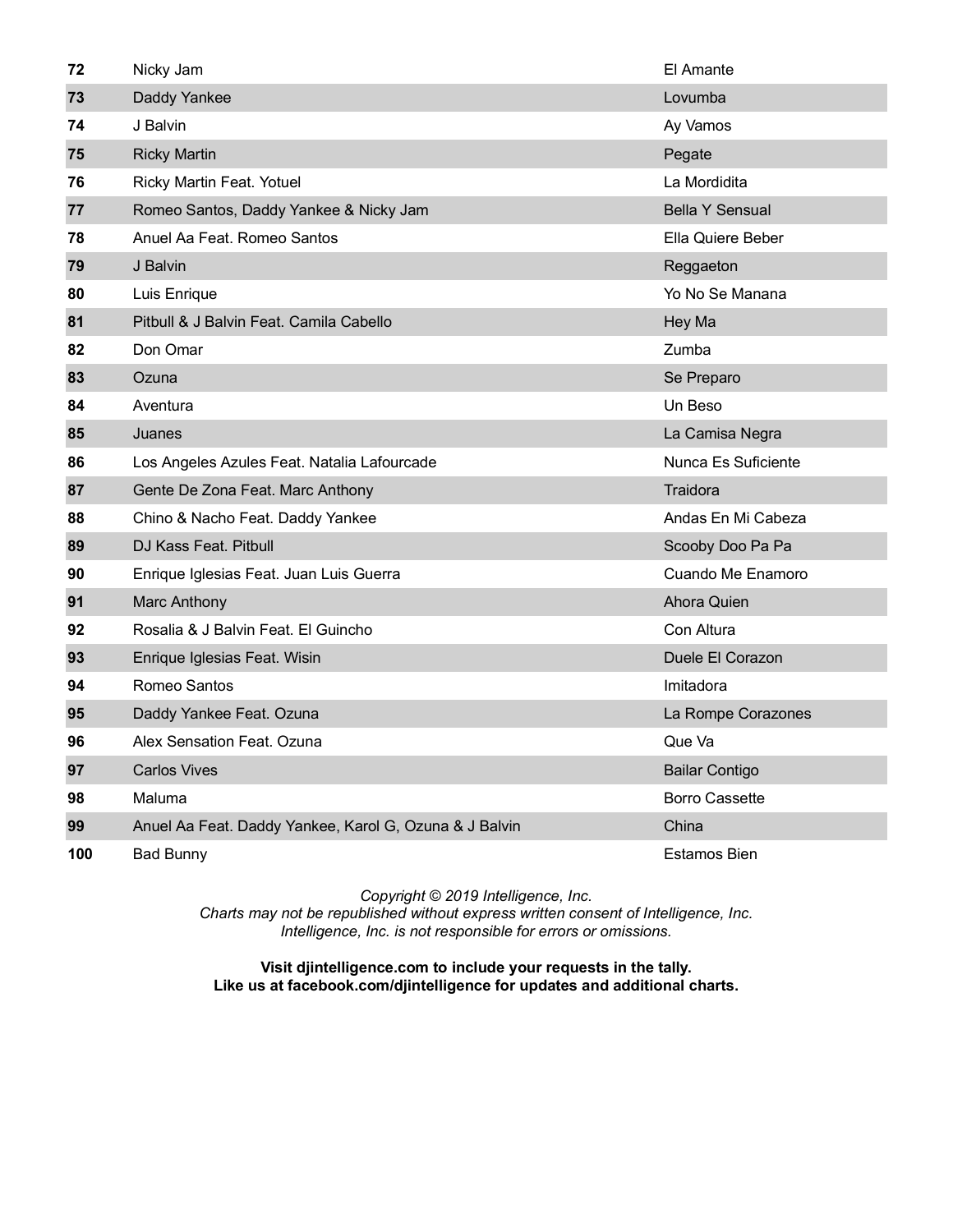

# **Top 100 Most Requested Songs of the 2010's**

| <b>RANK</b> | <b>ARTIST</b>                                   | <b>SONG</b>                    |
|-------------|-------------------------------------------------|--------------------------------|
| $\mathbf 1$ | Mark Ronson Feat. Bruno Mars                    | <b>Uptown Funk</b>             |
| 2           | <b>Justin Timberlake</b>                        | Can't Stop The Feeling!        |
| 3           | Walk The Moon                                   | Shut Up And Dance              |
| 4           | <b>Bruno Mars</b>                               | 24k Magic                      |
| 5           | <b>Bruno Mars</b>                               | Marry You                      |
| 6           | Luis Fonsi & Daddy Yankee Feat. Justin Bieber   | Despacito                      |
| 7           | <b>Taylor Swift</b>                             | Shake It Off                   |
| 8           | <b>Ed Sheeran</b>                               | Thinking Out Loud              |
| 9           | <b>Ed Sheeran</b>                               | Perfect                        |
| 10          | Maroon 5                                        | Sugar                          |
| 11          | <b>Pharrell Williams</b>                        | Happy                          |
| 12          | <b>Chris Stapleton</b>                          | Tennessee Whiskey              |
| 13          | Pitbull Feat. Kesha                             | Timber                         |
| 14          | Rihanna Feat. Calvin Harris                     | We Found Love                  |
| 15          | John Legend                                     | All Of Me                      |
| 16          | Dan + Shay                                      | Speechless                     |
| 17          | <b>LMFAO Feat. Lauren Bennett And Goon Rock</b> | Party Rock Anthem              |
| 18          | DJ Snake Feat. Lil Jon                          | Turn Down For What             |
| 19          | Cardi B Feat. Bad Bunny & J Balvin              | I Like It                      |
| 20          | <b>Thomas Rhett</b>                             | Die A Happy Man                |
| 21          | Pitbull Feat. John Ryan                         | Fireball                       |
| 22          | Luke Bryan                                      | Country Girl (Shake It For Me) |
| 23          | Beyonce                                         | Love On Top                    |
| 24          | Pink                                            | <b>Raise Your Glass</b>        |
| 25          | <b>Ed Sheeran</b>                               | Shape Of You                   |
| 26          | <b>DNCE</b>                                     | Cake By The Ocean              |
| 27          | Don Omar Feat. Lucenzo                          | Danza Kuduro                   |
| 28          | Maroon 5 Feat. Christina Aguilera               | Moves Like Jagger              |
| 29          | LMFAO Feat. Lil Jon                             | <b>Shots</b>                   |
| 30          | Chainsmokers Feat. Halsey                       | Closer                         |
| 31          | Luke Combs                                      | <b>Beautiful Crazy</b>         |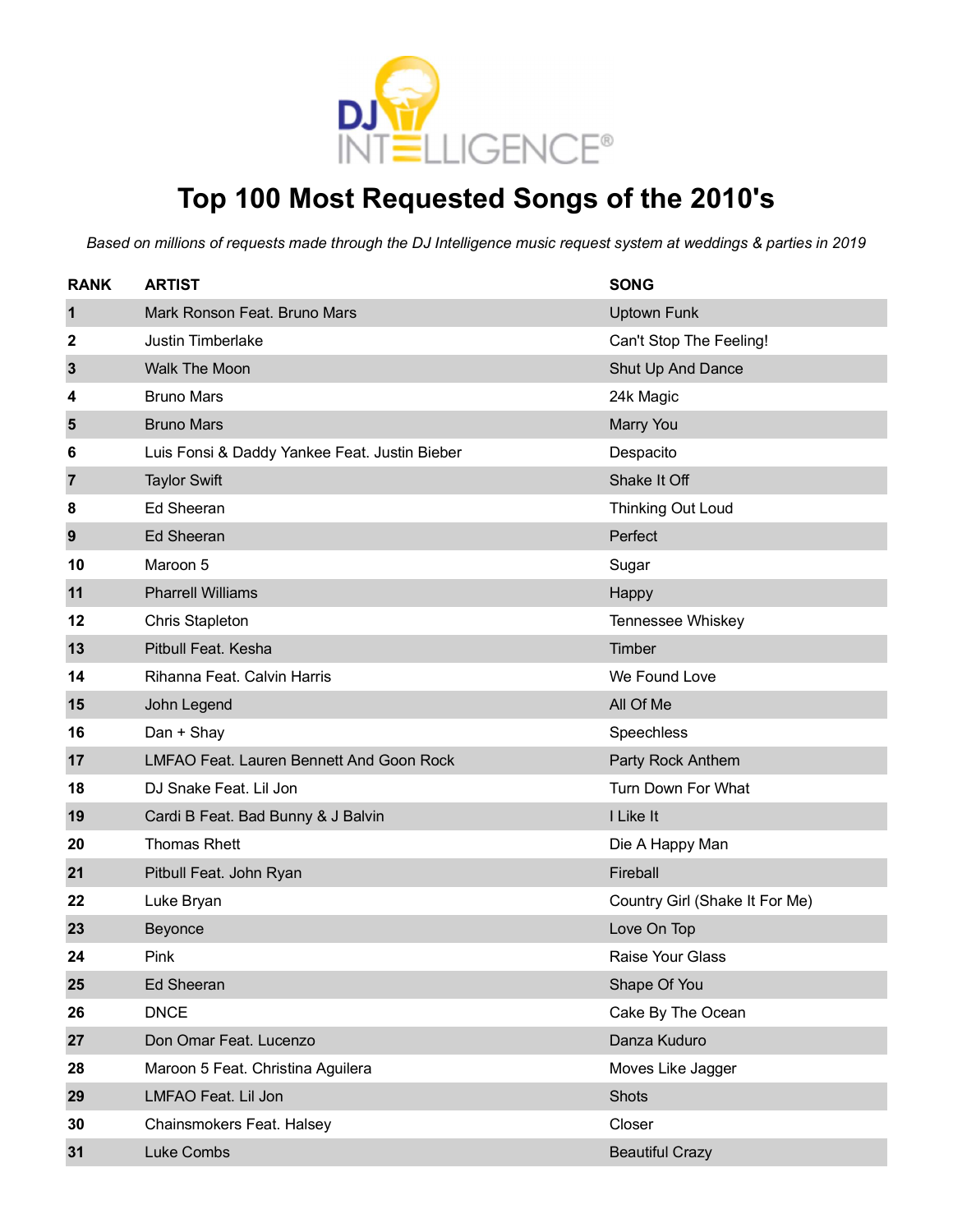| 32 | <b>Drake</b>                                 | In My Feelings            |
|----|----------------------------------------------|---------------------------|
| 33 | <b>Bruno Mars</b>                            | That's What I Like        |
| 34 | Bruno Mars Feat. Cardi B                     | Finesse                   |
| 35 | Pitbull Feat. Ne-Yo, Afrojack & Nayer        | Give Me Everything        |
| 36 | Daft Punk Feat. Pharrell Williams            | Get Lucky                 |
| 37 | Sam Hunt                                     | Body Like A Back Road     |
| 38 | Christina Perri                              | A Thousand Years          |
| 39 | Lil Nas X Feat. Billy Ray Cyrus              | Old Town Road             |
| 40 | Camila Cabello Feat. Young Thug              | Havana                    |
| 41 | Old Crow Medicine Show                       | Wagon Wheel               |
| 42 | <b>LMFAO</b>                                 | Sexy And I Know It        |
| 43 | Flo Rida                                     | My House                  |
| 44 | <b>Taio Cruz</b>                             | Dynamite                  |
| 45 | Carly Rae Jepsen                             | Call Me Maybe             |
| 46 | Train                                        | Marry Me                  |
| 47 | <b>Brett Young</b>                           | In Case You Didn't Know   |
| 48 | Macklemore & Ryan Lewis Feat. Wanz           | <b>Thrift Shop</b>        |
| 49 | Robin Thicke Feat. Pharrell & T.I.           | <b>Blurred Lines</b>      |
| 50 | <b>Bruno Mars</b>                            | Just The Way You Are      |
| 51 | Chainsmokers & Coldplay                      | Something Just Like This  |
| 52 | <b>Drake</b>                                 | God's Plan                |
| 53 | Weeknd                                       | Can't Feel My Face        |
| 54 | Dan + Shay                                   | From The Ground Up        |
| 55 | Drake Feat. Wizkid & Kyla                    | One Dance                 |
| 56 | Pitbull Feat. Ne-Yo                          | Time Of Our Lives         |
| 57 | Flo Rida Feat. David Guetta                  | Club Can't Handle Me      |
| 58 | <b>Bruno Mars</b>                            | Treasure                  |
| 59 | <b>Calvin Harris</b>                         | Feel So Close             |
| 60 | <b>Blake Shelton</b>                         | God Gave Me You           |
| 61 | Icona Pop Feat. Charli XCX                   | I Love It                 |
| 62 | Macklemore & Ryan Lewis Feat. Ray Dalton     | Can't Hold Us             |
| 63 | DJ Snake Feat. Cardi B, Ozuna & Selena Gomez | Taki Taki                 |
| 64 | Fetty Wap                                    | <b>Trap Queen</b>         |
| 65 | Post Malone & Swae Lee                       | Sunflower                 |
| 66 | Omi                                          | Cheerleader               |
| 67 | Usher                                        | DJ Got Us Fallin' In Love |
| 68 | Calvin Harris Feat. Rihanna                  | This Is What You Came For |
| 69 | Jennifer Lopez Feat. Pitbull                 | On The Floor              |
| 70 | California Swag District                     | Teach Me How To Dougie    |
| 71 | Nicki Minaj                                  | <b>Super Bass</b>         |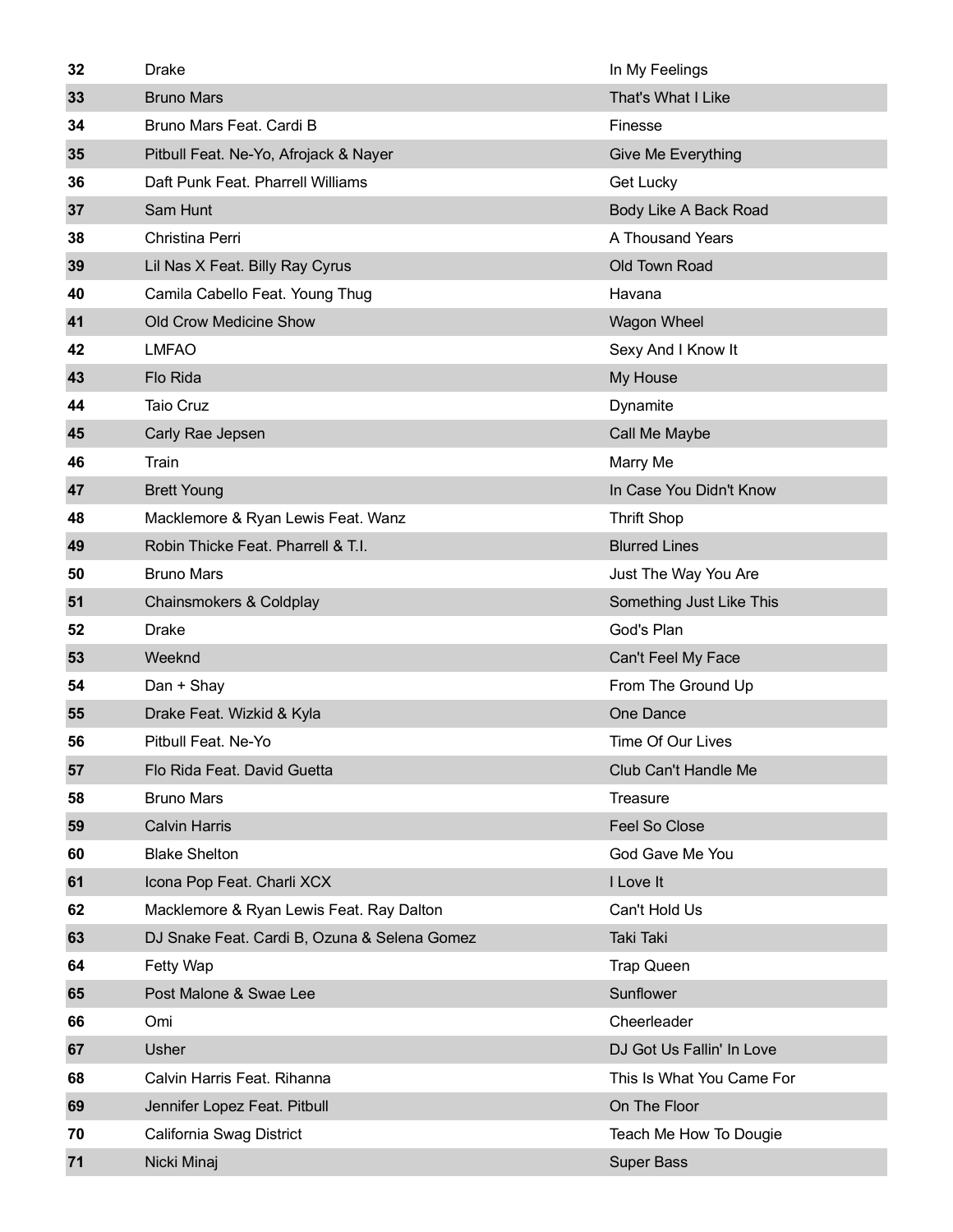| 72  | Portugal. The Man                     | <b>Feel It Still</b> |
|-----|---------------------------------------|----------------------|
| 73  | Nicki Minaj                           | Starships            |
| 74  | <b>Katy Perry</b>                     | Firework             |
| 75  | Lumineers                             | Ho Hey               |
| 76  | Flo Rida Feat. Sia                    | <b>Wild Ones</b>     |
| 77  | Fitz & The Tantrums                   | Handclap             |
| 78  | Drake                                 | Nice For What        |
| 79  | Panic! At The Disco                   | <b>High Hopes</b>    |
| 80  | <b>Meghan Trainor</b>                 | All About That Bass  |
| 81  | <b>American Authors</b>               | Best Day Of My Life  |
| 82  | Flo Rida                              | Good Feeling         |
| 83  | Psy                                   | Gangnam Style        |
| 84  | James Arthur                          | Say You Won't Let Go |
| 85  | Usher Feat. Will.I.Am                 | <b>OMG</b>           |
| 86  | Jason Derulo                          | Want To Want Me      |
| 87  | Lady Gaga & Bradley Cooper            | Shallow              |
| 88  | Lizzo                                 | Juice                |
| 89  | Avicii                                | Wake Me Up!          |
| 90  | Marc Anthony                          | Vivir Mi Vida        |
| 91  | Jason Aldean                          | You Make It Easy     |
| 92  | Maroon 5 Feat. Cardi B                | Girls Like You       |
| 93  | <b>Jonas Brothers</b>                 | Sucker               |
| 94  | Bad Bunny Feat. Drake                 | Mia                  |
| 95  | Avicii                                | Levels               |
| 96  | Kane Brown                            | Heaven               |
| 97  | Beyonce Feat. Jay-Z                   | Drunk In Love        |
| 98  | Calvin Harris & Dua Lipa              | One Kiss             |
| 99  | Bebe Rexha Feat. Florida Georgia Line | Meant To Be          |
| 100 | Silento                               | Watch Me             |

*Charts may not be republished without express written consent of Intelligence, Inc. Intelligence, Inc. is not responsible for errors or omissions.*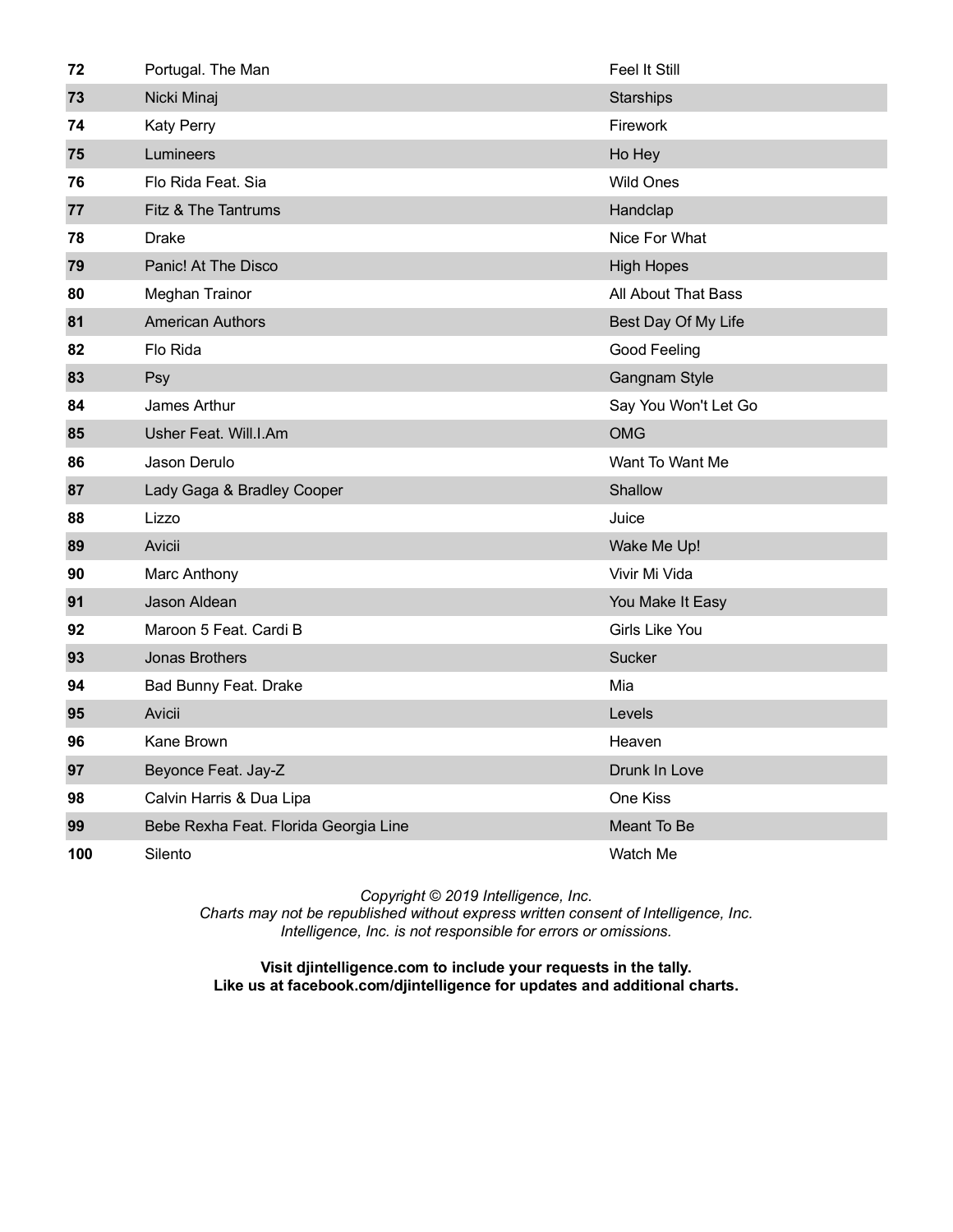

### **Top 100 Most Requested Songs of the 2000's**

| <b>RANK</b>  | <b>ARTIST</b>                                       | <b>SONG</b>                      |
|--------------|-----------------------------------------------------|----------------------------------|
| $\mathbf 1$  | Cupid                                               | <b>Cupid Shuffle</b>             |
| 2            | Usher Feat. Ludacris & Lil' Jon                     | Yeah                             |
| $\mathbf{3}$ | V.I.C.                                              | Wobble                           |
| 4            | DJ Casper                                           | Cha Cha Slide                    |
| 5            | Outkast                                             | Hey Ya!                          |
| 6            | <b>Black Eyed Peas</b>                              | I Gotta Feeling                  |
| 7            | <b>Miley Cyrus</b>                                  | Party In The U.S.A.              |
| 8            | Killers                                             | Mr. Brightside                   |
| 9            | Flo Rida Feat. T-Pain                               | Low                              |
| 10           | <b>Nelly</b>                                        | Hot In Herre                     |
| 11           | Beyonce                                             | Single Ladies (Put A Ring On It) |
| 12           | 'N Sync                                             | Bye Bye Bye                      |
| 13           | Justin Timberlake                                   | Sexyback                         |
| 14           | Lil' Jon & The East Side Boyz Feat. Ying Yang Twins | Get Low                          |
| 15           | Beyonce Feat. Jay-Z                                 | Crazy In Love                    |
| 16           | R. Kelly                                            | Ignition                         |
| 17           | Lady Gaga Feat. Colby O'donis                       | <b>Just Dance</b>                |
| 18           | Zac Brown Band                                      | <b>Chicken Fried</b>             |
| 19           | <b>Chris Brown</b>                                  | Forever                          |
| 20           | Big & Rich                                          | Save A Horse (Ride A Cowboy)     |
| 21           | Kanye West Feat. Jamie Foxx                         | <b>Gold Digger</b>               |
| 22           | 50 Cent                                             | In Da Club                       |
| 23           | Ray Lamontagne                                      | You Are The Best Thing           |
| 24           | Rihanna                                             | Don't Stop The Music             |
| 25           | Daft Punk                                           | One More Time                    |
| 26           | Jason Mraz                                          | I'm Yours                        |
| 27           | <b>Black Eyed Peas</b>                              | Let's Get It Started             |
| 28           | Michael Buble                                       | Everything                       |
| 29           | Lady Gaga                                           | Poker Face                       |
| 30           | <b>Rascal Flatts</b>                                | <b>Bless The Broken Road</b>     |
| 31           | Jack Johnson                                        | <b>Better Together</b>           |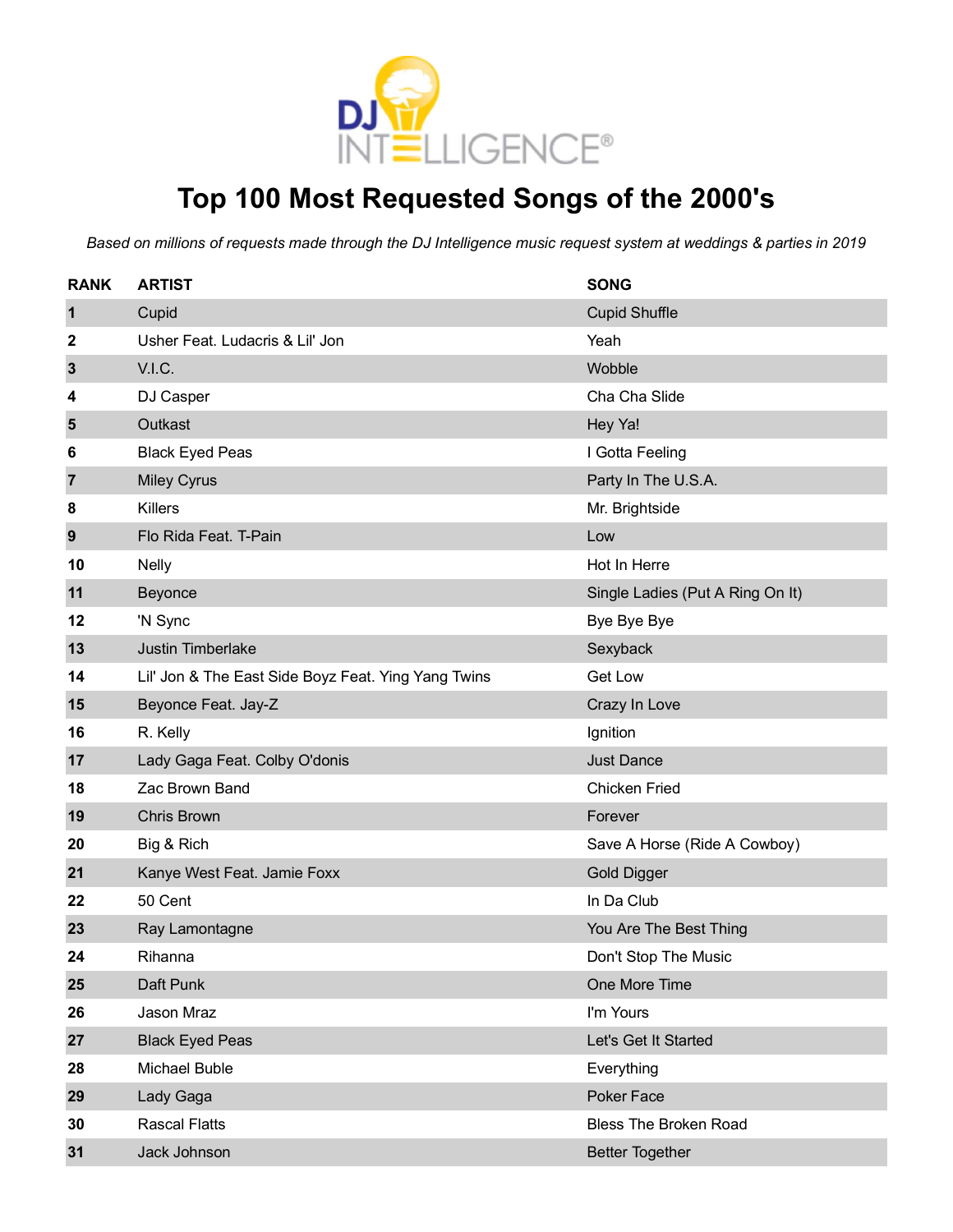| 32 | Kesha                              | <b>Tik Tok</b>                            |
|----|------------------------------------|-------------------------------------------|
| 33 | Ciara Feat. Missy Elliott          | 1, 2 Step                                 |
| 34 | Cascada                            | Everytime We Touch                        |
| 35 | Justin Timberlake                  | Rock Your Body                            |
| 36 | Sean Paul                          | Temperature                               |
| 37 | Shakira                            | Hips Don't Lie                            |
| 38 | <b>Britney Spears</b>              | Toxic                                     |
| 39 | Toploader                          | Dancing In The Moonlight                  |
| 40 | <b>Rascal Flatts</b>               | My Wish                                   |
| 41 | Fergie Feat. Will.I.Am             | Fergalicious                              |
| 42 | Daddy Yankee                       | Gasolina                                  |
| 43 | <b>Darkness</b>                    | I Believe In A Thing Called Love          |
| 44 | Nelly Feat. City Spud              | Ride Wit Me                               |
| 45 | Outkast Feat. Sleepy Brown         | The Way You Move                          |
| 46 | <b>Nelly</b>                       | <b>Country Grammar</b>                    |
| 47 | Missy Elliott Feat. Ciara          | Lose Control                              |
| 48 | Jagged Edge Feat. Run Of Run Dmc   | Let's Get Married                         |
| 49 | Mark Ronson Feat. Amy Winehouse    | Valerie                                   |
| 50 | Soulja Boy Tell'em                 | Crank That (Soulja Boy)                   |
| 51 | Gwen Stefani                       | <b>Hollaback Girl</b>                     |
|    |                                    |                                           |
| 52 | Adele                              | Make You Feel My Love                     |
| 53 | Shaggy                             | It Wasn't Me                              |
| 54 | T-Pain Feat. Yung Joc              | Buy U A Drank (Shawty Snappin')           |
| 55 | <b>Missy Misdemeanor Elliott</b>   | Work It                                   |
| 56 | Lady Gaga                          | <b>Bad Romance</b>                        |
| 57 | Nelly, P.Diddy & Murphy Lee        | Shake Ya Tailfeather                      |
| 58 | Jason Mraz & Colbie Caillat        | Lucky                                     |
| 59 | <b>Taylor Swift</b>                | Love Story                                |
| 60 | <b>Kid Rock</b>                    | All Summer Long                           |
| 61 | Snoop Dogg Feat. Pharrell          | Drop It Like It's Hot                     |
| 62 | J-Kwon                             | <b>Tipsy</b>                              |
| 63 | Flo Rida Feat. Keisha              | <b>Right Round</b>                        |
| 64 | <b>Britney Spears</b>              | Oops!I Did It Again                       |
| 65 | <b>ABBA</b>                        | Mamma Mia                                 |
| 66 | Pink                               | Get The Party Started                     |
| 67 | Fall Out Boy                       | Sugar, We're Goin Down                    |
| 68 | Edward Sharpe & The Magnetic Zeros | Home                                      |
| 69 | <b>Brad Paisley</b>                | Then                                      |
| 70 | Train                              | Drops Of Jupiter (Tell Me)<br>Salt Shaker |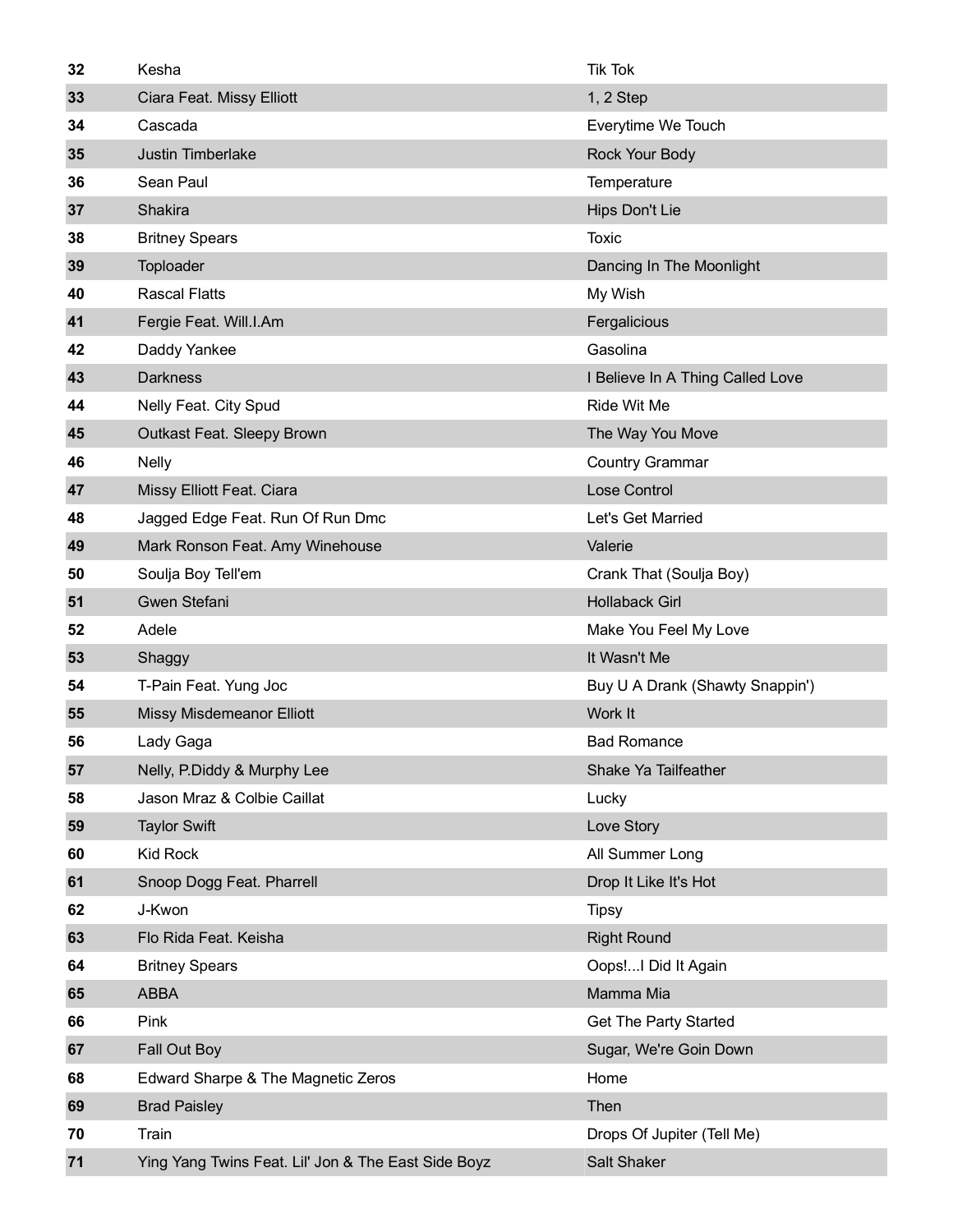| 72  | Sean Paul                                | Get Busy                            |
|-----|------------------------------------------|-------------------------------------|
| 73  | <b>Black Eyed Peas</b>                   | My Humps                            |
| 74  | T.I.                                     | <b>Whatever You Like</b>            |
| 75  | <b>Brad Paisley</b>                      | She's Everything                    |
| 76  | 'N Sync                                  | It's Gonna Be Me                    |
| 77  | Josh Turner                              | Why Don't We Just Dance             |
| 78  | Lifehouse                                | You And Me                          |
| 79  | Outkast                                  | Ms. Jackson                         |
| 80  | Jet                                      | Are You Gonna Be My Girl            |
| 81  | Destiny's Child                          | Jumpin, Jumpin                      |
| 82  | Mgmt                                     | Electric Feel                       |
| 83  | Baby Bash Feat. T-Pain                   | Cyclone                             |
| 84  | Jagged Edge Feat. Nelly                  | Where The Party At                  |
| 85  | Kings Of Leon                            | Sex On Fire                         |
| 86  | <b>Trace Adkins</b>                      | Honky Tonk Badonkadonk              |
| 87  | <b>Michael Buble</b>                     | Save The Last Dance For Me          |
| 88  | Heartland                                | I Loved Her First                   |
| 89  | Lee Ann Womack                           | I Hope You Dance                    |
| 90  | M.I.A.                                   | Paper Planes                        |
| 91  | Christina Aguilera, Lil' Kim, Mya & Pink | Lady Marmalade                      |
| 92  | Kid Cudi Feat. Mgmt & Ratatat            | <b>Pursuit Of Happiness</b>         |
| 93  | Rihanna Feat. Jay-Z                      | <b>Umbrella</b>                     |
| 94  | Justin Timberlake                        | Senorita                            |
| 95  | <b>Fountains Of Wayne</b>                | Stacy's Mom                         |
| 96  | Norah Jones                              | Come Away With Me                   |
| 97  | Destiny's Child                          | <b>Bootylicious</b>                 |
| 98  | <b>Black Eyed Peas</b>                   | Boom Boom Pow                       |
| 99  | Jonas Brothers                           | <b>Burnin' Up</b>                   |
| 100 | <b>Blue Feat. Stevie Wonder</b>          | Signed, Sealed, Delivered I'm Yours |

*Charts may not be republished without express written consent of Intelligence, Inc. Intelligence, Inc. is not responsible for errors or omissions.*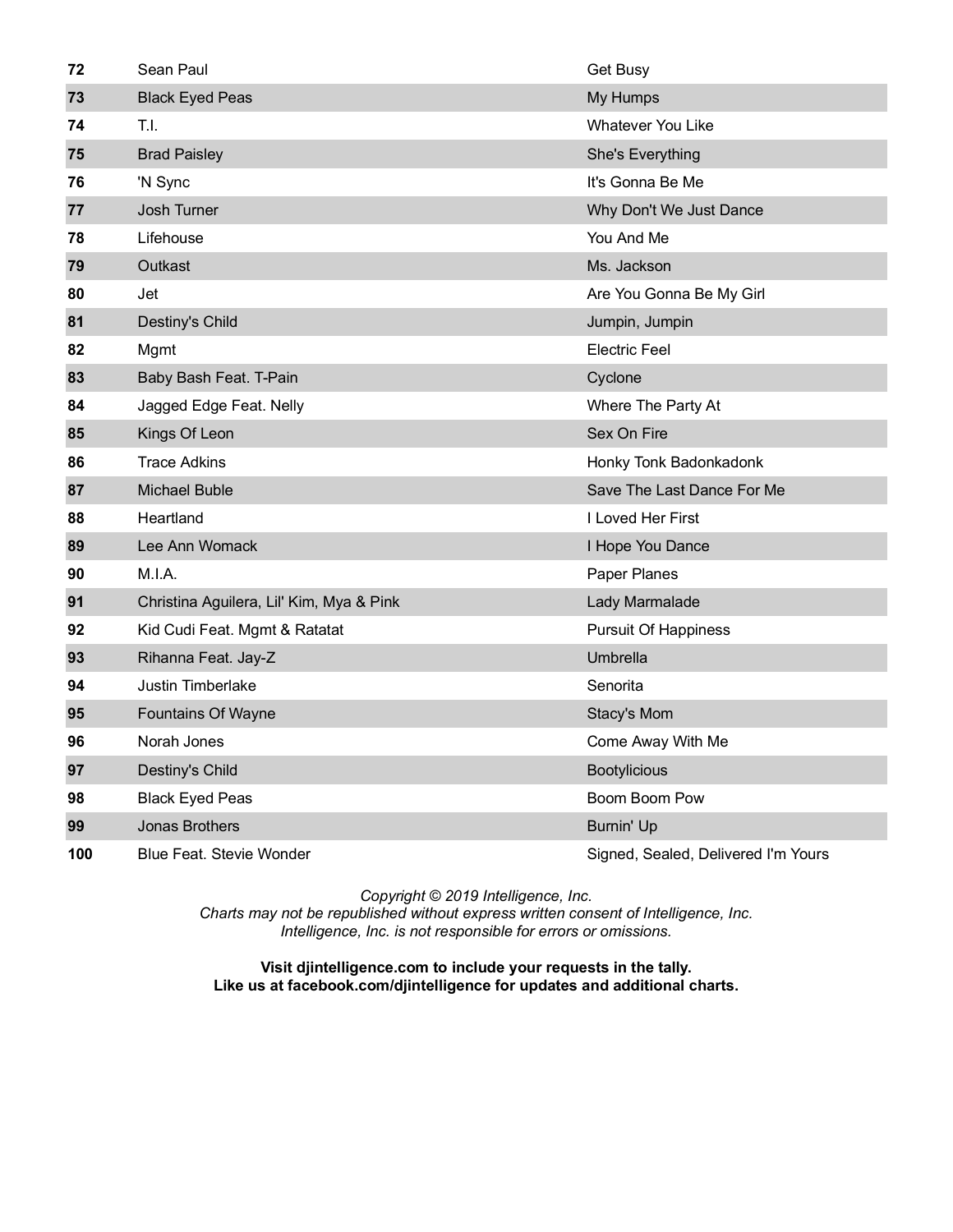

# **Top 100 Most Requested Songs of the 1990's**

|                | <b>RANK ARTIST</b>                    | <b>SONG</b>                   |
|----------------|---------------------------------------|-------------------------------|
| $\mathbf{1}$   | <b>Garth Brooks</b>                   | <b>Friends In Low Places</b>  |
| 2              | Spice Girls                           | Wannabe                       |
| $\mathbf{3}$   | <b>Backstreet Boys</b>                | Everybody (Backstreet's Back) |
| 4              | Montell Jordan                        | This Is How We Do It          |
| $5\phantom{1}$ | Sir Mix-A-Lot                         | <b>Baby Got Back</b>          |
| 6              | <b>Backstreet Boys</b>                | I Want It That Way            |
| $\overline{7}$ | Lou Bega                              | Mambo No. 5 (A Little Bit Of) |
| 8              | House Of Pain                         | Jump Around                   |
| 9              | Shania Twain                          | Man! I Feel Like A Woman!     |
| 10             | Rednex                                | Cotton Eye Joe                |
| 11             | Vanilla Ice                           | Ice Ice Baby                  |
| 12             | Los Del Rio                           | Macarena                      |
| 13             | <b>Blackstreet Feat. Dr. Dre</b>      | No Diggity                    |
| 14             | Brooks & Dunn                         | <b>Boot Scootin' Boogie</b>   |
| 15             | Ginuwine                              | Pony                          |
| 16             | Aerosmith                             | I Don't Want To Miss A Thing  |
| 17             | <b>Will Smith</b>                     | Gettin' Jiggy Wit It          |
| 18             | Proclaimers                           | I'm Gonna Be (500 Miles)      |
| 19             | <b>Blink-182</b>                      | <b>All The Small Things</b>   |
| 20             | Elvis Crespo                          | Suavemente                    |
| 21             | M.C. Hammer                           | U Can't Touch This            |
| 22             | <b>TLC</b>                            | No Scrubs                     |
| 23             | Lonestar                              | Amazed                        |
| 24             | Tim Mcgraw                            | My Best Friend                |
| 25             | K-Ci & Jojo                           | All My Life                   |
| 26             | <b>Mark Morrison</b>                  | Return Of The Mack            |
| 27             | Smash Mouth                           | All Star                      |
| 28             | Notorious B.I.G.                      | Hypnotize                     |
| 29             | 2pac Feat. Dr. Dre And Roger Troutman | California Love               |
| 30             | <b>Bell Biv Devoe</b>                 | Poison                        |
| 31             | Shania Twain                          | Any Man Of Mine               |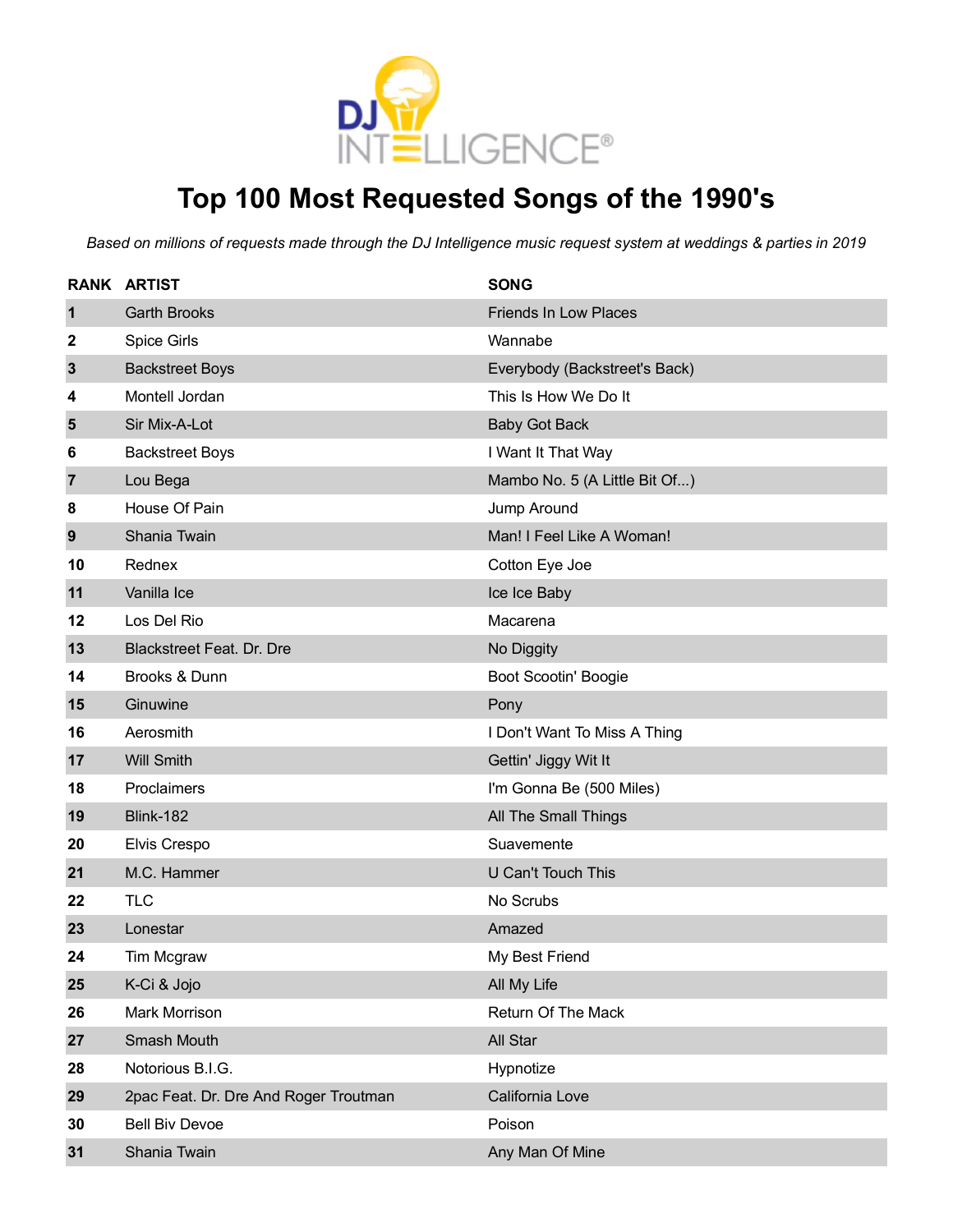| 32 | AC/DC                                    | Thunderstruck                              |
|----|------------------------------------------|--------------------------------------------|
| 33 | 69 Boyz                                  | <b>Tootsee Roll</b>                        |
| 34 | Juvenile Feat. Mannie Fresh & Lil' Wayne | <b>Back That Thang Up</b>                  |
| 35 | George Strait                            | I Cross My Heart                           |
| 36 | Haddaway                                 | What Is Love                               |
| 37 | Salt-N-Pepa                              | Shoop                                      |
| 38 | Oasis                                    | Wonderwall                                 |
| 39 | 'N Sync                                  | Tearin' Up My Heart                        |
| 40 | DJ Kool                                  | Let Me Clear My Throat                     |
| 41 | <b>Britney Spears</b>                    | <b>Baby One More Time</b>                  |
| 42 | <b>Four Seasons</b>                      | December 1963 (Oh, What A Night)           |
| 43 | Sir Mix-A-Lot                            | Jump On It                                 |
| 44 | Notorious B.I.G. Feat. Puff Daddy & Mase | Mo Money Mo Problems                       |
| 45 | Shania Twain                             | You're Still The One                       |
| 46 | <b>Ricky Martin</b>                      | Livin' La Vida Loca                        |
| 47 | Celia Cruz                               | La Vida Es Un Carnaval                     |
| 48 | Third Eye Blind                          | Semi-Charmed Life                          |
| 49 | Tom Petty & The Heartbreakers            | <b>American Girl</b>                       |
| 50 | C+C Music Factory Feat. Freedom Williams | Gonna Make You Sweat (Everybody Dance Now) |
| 51 | <b>Wilson Phillips</b>                   | Hold On                                    |
| 52 | <b>Garth Brooks</b>                      | Callin' Baton Rouge                        |
| 53 | Cher                                     | <b>Believe</b>                             |
| 54 | Alan Jackson                             | Chattahoochee                              |
| 55 | Tim Mcgraw With Faith Hill               | It's Your Love                             |
| 56 | <b>Edwin Mccain</b>                      | I'll Be                                    |
| 57 | Notorious B.I.G.                         | Juicy                                      |
| 58 | Destiny's Child                          | Say My Name                                |
| 59 | Semisonic                                | <b>Closing Time</b>                        |
| 60 | Brooks & Dunn                            | Neon Moon                                  |
| 61 | Chumbawamba                              | Tubthumping                                |
| 62 | Spice Girls                              | Spice Up Your Life                         |
| 63 | Shania Twain                             | From This Moment On                        |
| 64 | <b>Backstreet Boys</b>                   | Larger Than Life                           |
| 65 | Hootie & The Blowfish                    | Only Wanna Be With You                     |
| 66 | Mariah Carey                             | Always Be My Baby                          |
| 67 | Touche Feat. Krayzee                     | Ymca                                       |
| 68 | Next                                     | Too Close                                  |
| 69 | Savage Garden                            | <b>Truly Madly Deeply</b>                  |
| 70 | <b>Bryan Adams</b>                       | (Everything I Do) I Do It For You          |
| 71 | Elton John                               | Can You Feel The Love Tonight              |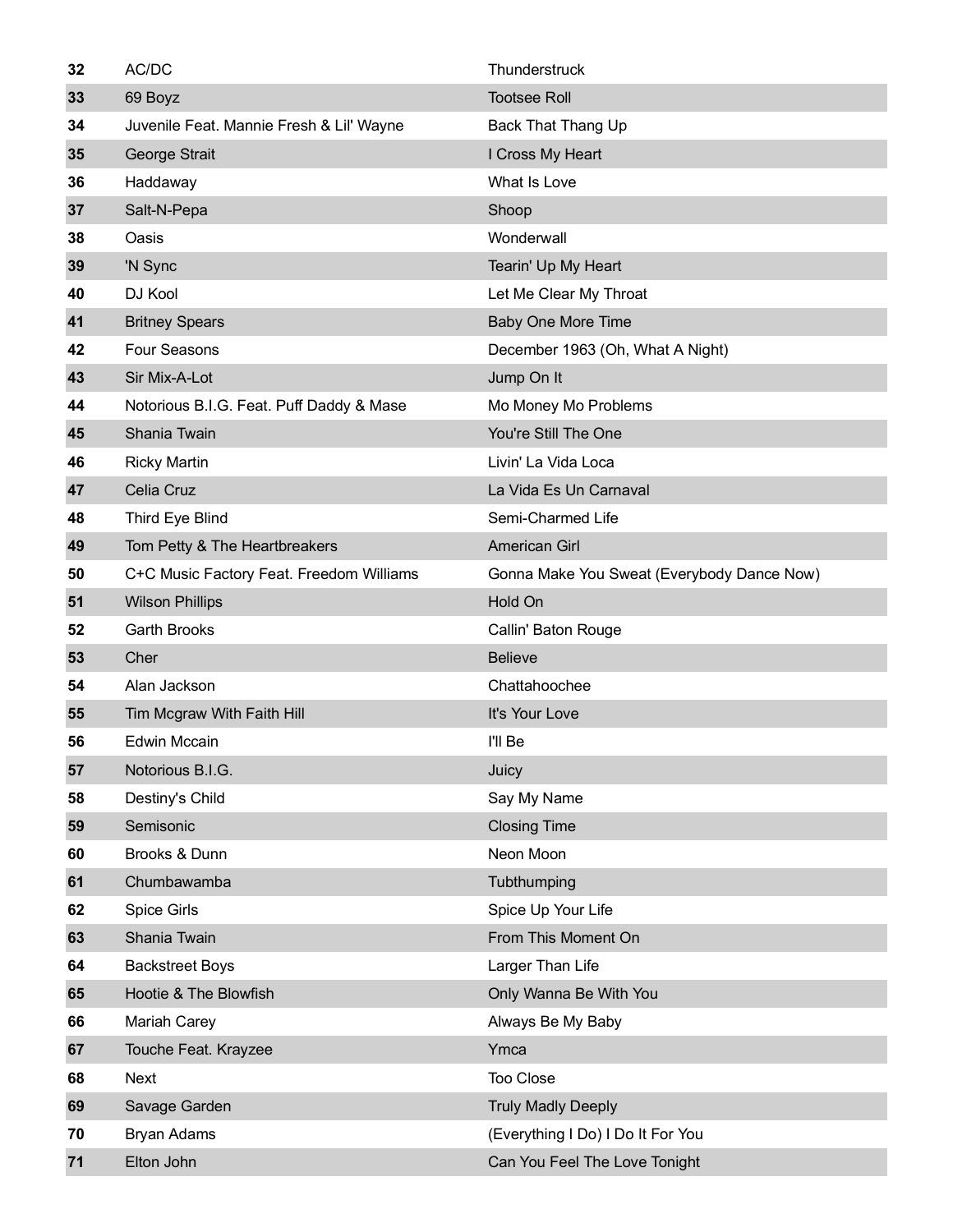| 72  | <b>Blink-182</b>                                       | What's My Age Again?                                       |
|-----|--------------------------------------------------------|------------------------------------------------------------|
| 73  | <b>Whitney Houston</b>                                 | I Will Always Love You                                     |
| 74  | Digital Underground                                    | The Humpty Dance                                           |
| 75  | Marky Mark & The Funky Bunch Feat. Loletta<br>Holloway | <b>Good Vibrations</b>                                     |
| 76  | Goo Goo Dolls                                          | Iris                                                       |
| 77  | Santana Feat. Rob Thomas                               | Smooth                                                     |
| 78  | Heavy D. & The Boyz                                    | Now That We Found Love                                     |
| 79  | George Strait                                          | Check Yes Or No                                            |
| 80  | <b>Mariah Carey</b>                                    | Fantasy                                                    |
| 81  | <b>Backstreet Boys</b>                                 | As Long As You Love Me                                     |
| 82  | Hanson                                                 | Mmm Bop                                                    |
| 83  | Sixpence None The Richer                               | Kiss Me                                                    |
| 84  | Tag Team                                               | Whoomp! (There It Is)                                      |
| 85  | <b>Kris Kross</b>                                      | Jump                                                       |
| 86  | <b>Counting Crows</b>                                  | Mr. Jones                                                  |
| 87  | Quad City DJ's                                         | C'mon 'N Ride It (The Train)                               |
| 88  | <b>Garth Brooks</b>                                    | The Dance                                                  |
| 89  | <b>Celine Dion</b>                                     | Because You Loved Me (Theme From Up Close And<br>Personal) |
| 90  | <b>Grandmaster Slice</b>                               | Electric Slide (Shall We Dance) '92                        |
| 91  | Tim Mcgraw                                             | I Like It, I Love It                                       |
| 92  | Cure                                                   | Friday I'm In Love                                         |
| 93  | <b>Garth Brooks</b>                                    | Ain't Going Down (Til The Sun Comes Up)                    |
| 94  | Lauryn Hill                                            | Can't Take My Eyes Off You                                 |
| 95  | Warren G. & Nate Dogg                                  | Regulate                                                   |
| 96  | Dave Matthews Band                                     | Crash Into Me                                              |
| 97  | Notorious B.I.G.                                       | <b>Big Poppa</b>                                           |
| 98  | Ghost Town DJ's                                        | My Boo                                                     |
| 99  | <b>Alison Krauss</b>                                   | When You Say Nothing At All                                |
| 100 | George Strait                                          | Carrying Your Love With Me                                 |

*Copyright © 2019 Intelligence, Inc. Charts may not be republished without express written consent of Intelligence, Inc. Intelligence, Inc. is not responsible for errors or omissions.*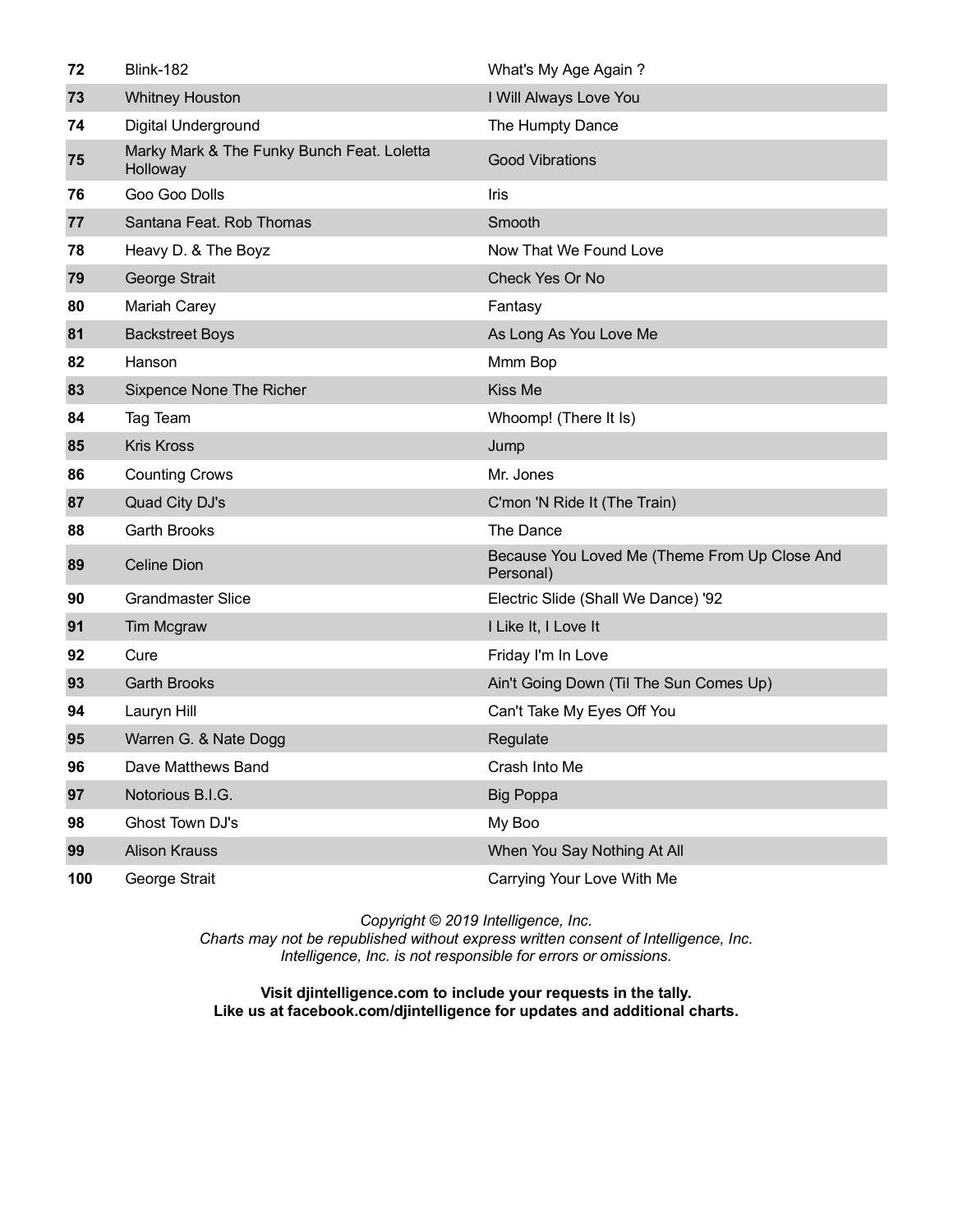

# **Top 100 Most Requested Songs of the 1980's**

| <b>RANK</b>    | <b>ARTIST</b>                 | <b>SONG</b>                                |
|----------------|-------------------------------|--------------------------------------------|
| 1              | <b>Whitney Houston</b>        | I Wanna Dance With Somebody (Who Loves Me) |
| 2              | Journey                       | Don't Stop Believin'                       |
| $\mathbf{3}$   | Bon Jovi                      | Livin' On A Prayer                         |
| 4              | AC/DC                         | You Shook Me All Night Long                |
| 5              | Kenny Loggins                 | Footloose                                  |
| 6              | $B-52's$                      | Love Shack                                 |
| $\overline{7}$ | Def Leppard                   | Pour Some Sugar On Me                      |
| 8              | Toto                          | Africa                                     |
| 9              | Dexy's Midnight Runners       | Come On Eileen                             |
| 10             | Kool & The Gang               | Celebration                                |
| 11             | Daryl Hall & John Oates       | You Make My Dreams Come True               |
| 12             | Michael Jackson               | <b>Billie Jean</b>                         |
| 13             | Michael Jackson               | P.Y.T. (Pretty Young Thing)                |
| 14             | Cyndi Lauper                  | Girls Just Want To Have Fun                |
| 15             | Queen                         | Crazy Little Thing Called Love             |
| 16             | <b>Bryan Adams</b>            | Summer Of '69                              |
| 17             | Salt-N-Pepa                   | Push It                                    |
| 18             | <b>Rick Springfield</b>       | Jessie's Girl                              |
| 19             | Bill Medley & Jennifer Warnes | (I've Had) The Time Of My Life             |
| 20             | <b>Marcia Griffiths</b>       | Electric Boogie (Electric Slide)           |
| 21             | A-Ha                          | Take On Me                                 |
| 22             | Michael Jackson               | Thriller                                   |
| 23             | <b>Guns N' Roses</b>          | Sweet Child O' Mine                        |
| 24             | Michael Jackson               | The Way You Make Me Feel                   |
| 25             | Prince                        | <b>Kiss</b>                                |
| 26             | Michael Jackson               | Beat It                                    |
| 27             | Young M.C.                    | <b>Bust A Move</b>                         |
| 28             | Romantics                     | What I Like About You                      |
| 29             | Journey                       | Faithfully                                 |
| 30             | Run-D.M.C.                    | It's Tricky                                |
| 31             | <b>Steve Earle</b>            | Copperhead Road                            |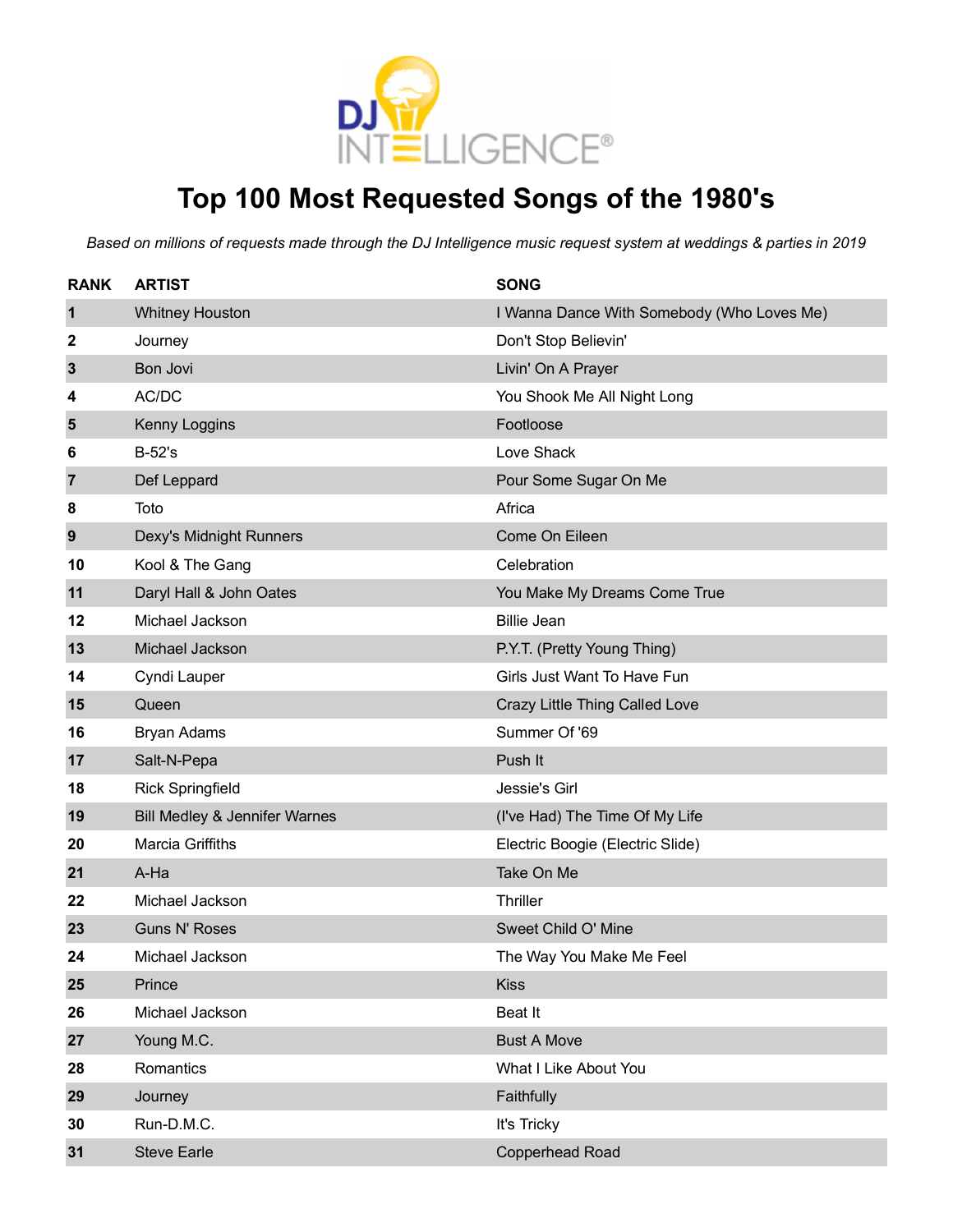| 32 | Earth, Wind & Fire                       | Let's Groove                    |
|----|------------------------------------------|---------------------------------|
| 33 | <b>Billy Joel</b>                        | <b>Uptown Girl</b>              |
| 34 | Wham!                                    | Wake Me Up Before You Go-Go     |
| 35 | Queen                                    | Another One Bites The Dust      |
| 36 | Kool & The Gang                          | Get Down On It                  |
| 37 | <b>Rick Astley</b>                       | Never Gonna Give You Up         |
| 38 | <b>Nitty Gritty Dirt Band</b>            | Fishin' In The Dark             |
| 39 | <b>Eddie Money</b>                       | Take Me Home Tonight            |
| 40 | <b>Lionel Richie</b>                     | All Night Long (All Night)      |
| 41 | Prince                                   | 1999                            |
| 42 | Prince                                   | Let's Go Crazy                  |
| 43 | Outfield                                 | Your Love                       |
| 44 | <b>Randy Travis</b>                      | Forever And Ever, Amen          |
| 45 | <b>Bruce Springsteen</b>                 | Dancing In The Dark             |
| 46 | David Bowie                              | Let's Dance                     |
| 47 | Queen & David Bowie                      | <b>Under Pressure</b>           |
| 48 | Michael Jackson                          | Rock With You                   |
| 49 | Rob Base & D.J. E-Z Rock                 | It Takes Two                    |
| 50 | <b>Rick James</b>                        | Super Freak (Part 1)            |
| 51 | <b>Billy Idol</b>                        | <b>White Wedding</b>            |
| 52 | <b>Billy Idol</b>                        | Mony Mony                       |
| 53 | <b>Whitney Houston</b>                   | <b>How Will I Know</b>          |
| 54 | Joan Jett & The Blackhearts              | I Love Rock 'N Roll             |
| 55 | Madonna                                  | Like A Prayer                   |
| 56 | <b>Katrina And The Waves</b>             | <b>Walking On Sunshine</b>      |
| 57 | Paul Simon                               | You Can Call Me Al              |
| 58 | <b>UB40</b>                              | Red Red Wine                    |
| 59 | Tom Petty                                | Free Fallin'                    |
| 60 | Eurythmics                               | Sweet Dreams (Are Made Of This) |
| 61 | Journey                                  | Any Way You Want It             |
| 62 | <b>Weather Girls</b>                     | It's Raining Men                |
| 63 | <b>Frank Sinatra</b>                     | New York, New York              |
| 64 | Men Without Hats                         | The Safety Dance                |
| 65 | Michael Jackson                          | Smooth Criminal                 |
| 66 | John Cougar                              | Jack & Diane                    |
| 67 | Prince                                   | <b>Purple Rain</b>              |
| 68 | Gap Band                                 | You Dropped A Bomb On Me        |
| 69 | Alabama                                  | <b>Dixieland Delight</b>        |
| 70 | Gloria Estefan & The Miami Sound Machine | Conga                           |
| 71 | AC/DC                                    | <b>Back In Black</b>            |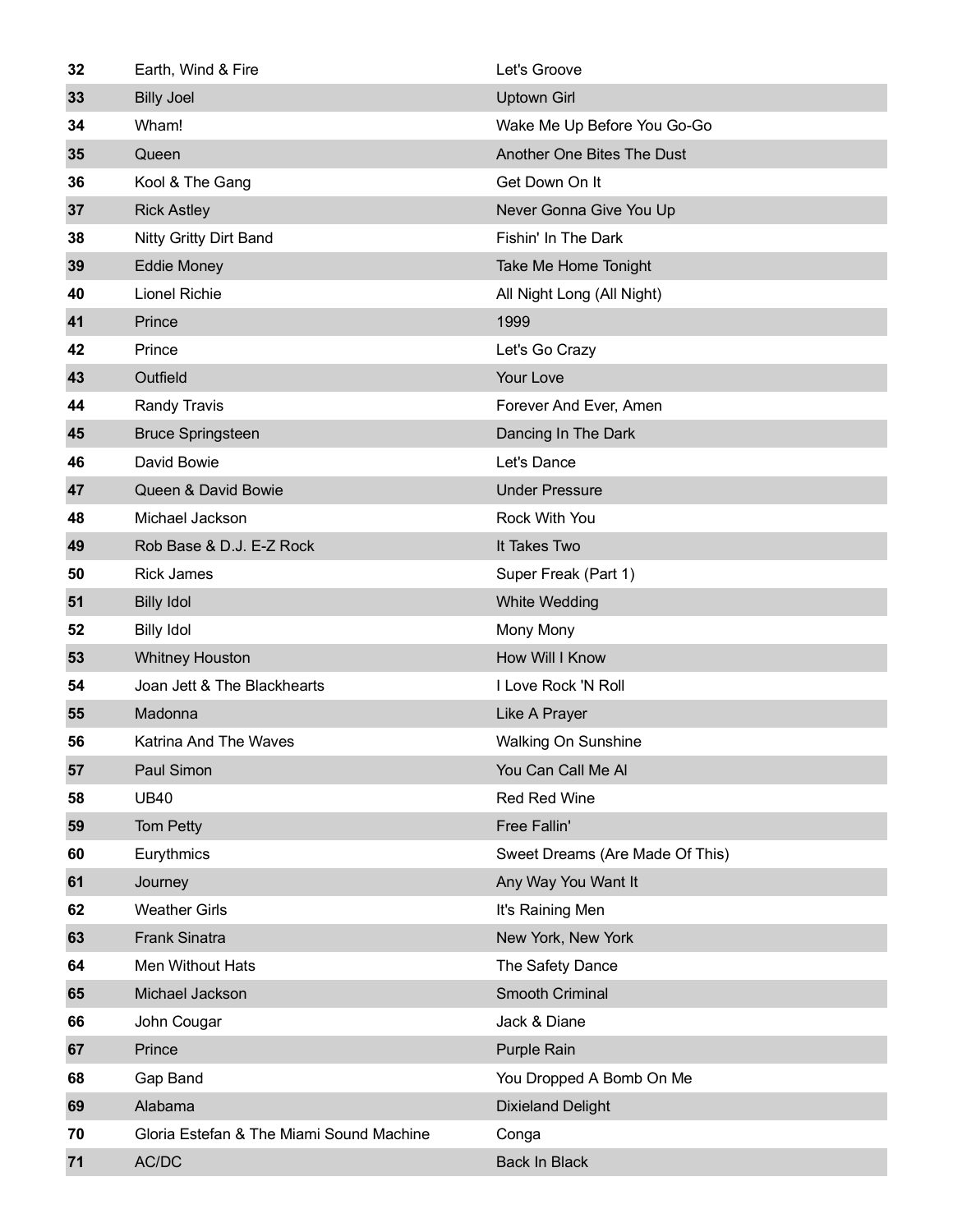| 72  | Dead Or Alive            | You Spin Me Round (Like A Record)            |
|-----|--------------------------|----------------------------------------------|
| 73  | ZZ Top                   | Sharp Dressed Man                            |
| 74  | Lipps, Inc.              | Funkytown                                    |
| 75  | Simple Minds             | Don't You (Forget About Me)                  |
| 76  | Van Halen                | Jump                                         |
| 77  | Cyndi Lauper             | <b>Time After Time</b>                       |
| 78  | Bob Marley & The Wailers | Could You Be Loved                           |
| 79  | Michael Jackson          | Man In The Mirror                            |
| 80  | Survivor                 | Eye Of The Tiger                             |
| 81  | <b>Beastie Boys</b>      | (You Gotta) Fight For Your Right (To Party!) |
| 82  | Beastie Boys             | <b>Brass Monkey</b>                          |
| 83  | Prince                   | <b>Raspberry Beret</b>                       |
| 84  | <b>Billy Idol</b>        | Dancing With Myself                          |
| 85  | <b>Guns N' Roses</b>     | Paradise City                                |
| 86  | Huey Lewis & The News    | The Power Of Love                            |
| 87  | <b>Luther Vandross</b>   | Never Too Much                               |
| 88  | Pat Benatar              | Hit Me With Your Best Shot                   |
| 89  | Cure                     | <b>Just Like Heaven</b>                      |
| 90  | Cameo                    | Candy                                        |
| 91  | Bon Jovi                 | You Give Love A Bad Name                     |
| 92  | Beach Boys               | Kokomo                                       |
| 93  | Modern English           | I Melt With You                              |
| 94  | Tone Loc                 | <b>Wild Thing</b>                            |
| 95  | Michael Jackson          | Wanna Be Startin' Somethin'                  |
| 96  | Marvin Gaye              | Sexual Healing                               |
| 97  | Diana Ross               | I'm Coming Out                               |
| 98  | <b>Billy Joel</b>        | We Didn't Start The Fire                     |
| 99  | Kenny Loggins            | Danger Zone                                  |
| 100 | Robin S                  | Show Me Love                                 |

*Charts may not be republished without express written consent of Intelligence, Inc. Intelligence, Inc. is not responsible for errors or omissions.*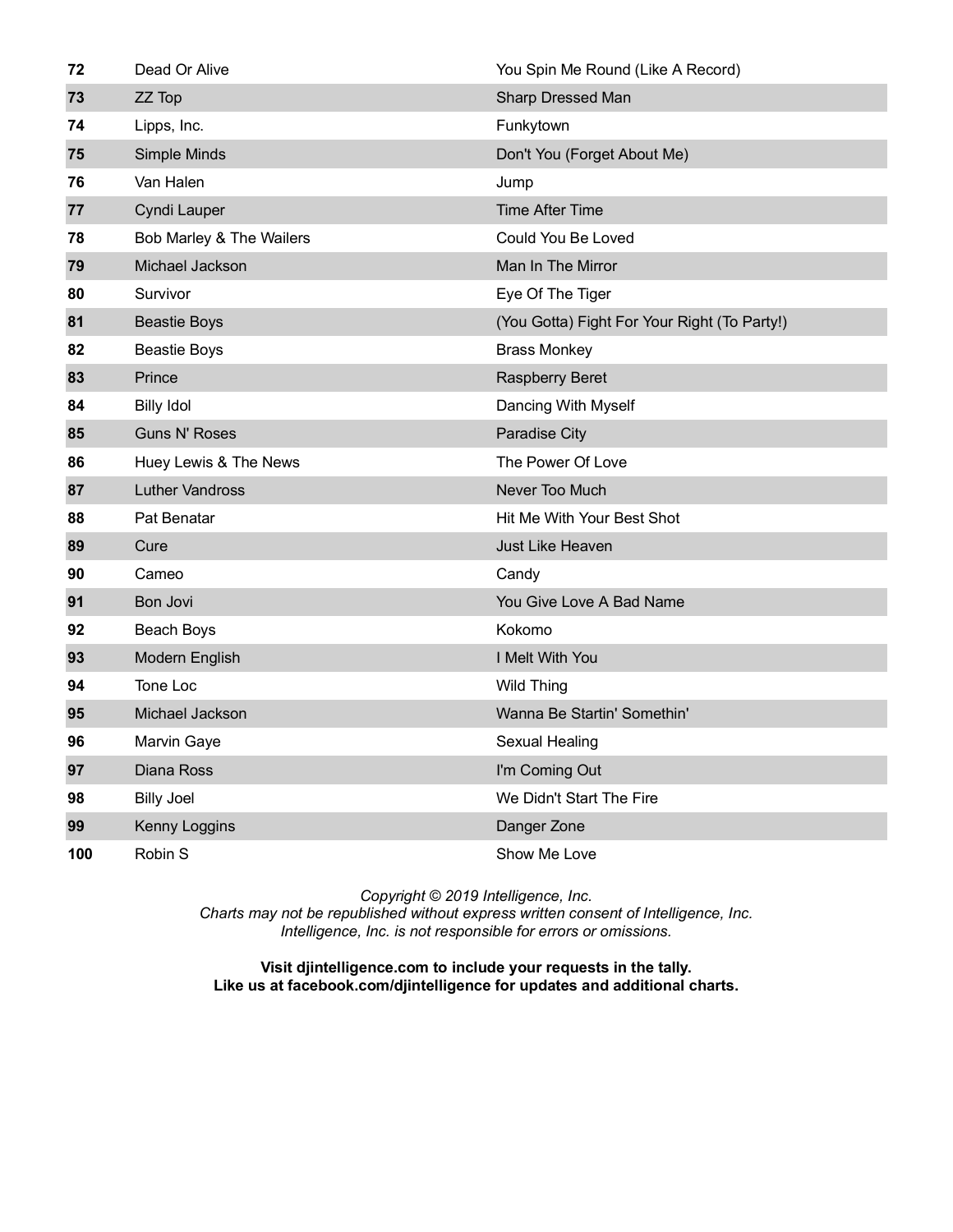

# **Top 100 Most Requested Songs of the 1970's**

| <b>RANK</b>    | <b>ARTIST</b>                      | <b>SONG</b>                          |
|----------------|------------------------------------|--------------------------------------|
| 1              | Earth, Wind & Fire                 | September                            |
| 2              | <b>ABBA</b>                        | Dancing Queen                        |
| 3              | Sister Sledge                      | We Are Family                        |
| 4              | Queen                              | <b>Bohemian Rhapsody</b>             |
| 5              | Lynyrd Skynyrd                     | Sweet Home Alabama                   |
| 6              | <b>Wild Cherry</b>                 | <b>Play That Funky Music</b>         |
| $\overline{7}$ | <b>Stevie Wonder</b>               | Signed, Sealed, Delivered I'm Yours  |
| 8              | <b>Bee Gees</b>                    | Stayin' Alive                        |
| 9              | Bob Seger & The Silver Bullet Band | Old Time Rock & Roll                 |
| 10             | <b>Village People</b>              | Y.M.C.A.                             |
| 11             | Michael Jackson                    | Don't Stop 'Til You Get Enough       |
| 12             | Eric Clapton                       | Wonderful Tonight                    |
| 13             | Commodores                         | <b>Brick House</b>                   |
| 14             | Jackson 5                          | I Want You Back                      |
| 15             | James Taylor                       | How Sweet It Is (To Be Loved By You) |
| 16             | Queen                              | <b>Fat Bottomed Girls</b>            |
| 17             | Al Green                           | Let's Stay Together                  |
| 18             | KC & The Sunshine Band             | Get Down Tonight                     |
| 19             | John Denver                        | Take Me Home, Country Roads          |
| 20             | Jackson 5                          | <b>ABC</b>                           |
| 21             | <b>Billy Joel</b>                  | Piano Man                            |
| 22             | <b>Natalie Cole</b>                | This Will Be (An Everlasting Love)   |
| 23             | Elton John                         | <b>Bennie And The Jets</b>           |
| 24             | Redbone                            | <b>Come And Get Your Love</b>        |
| 25             | Queen                              | Somebody To Love                     |
| 26             | <b>Blue Swede</b>                  | Hooked On A Feeling                  |
| 27             | <b>King Harvest</b>                | Dancing In The Moonlight             |
| 28             | John Travolta & Olivia Newton-John | You're The One That I Want           |
| 29             | KC & The Sunshine Band             | <b>Boogie Shoes</b>                  |
| 30             | Stevie Wonder                      | Superstition                         |
| 31             | Queen                              | You're My Best Friend                |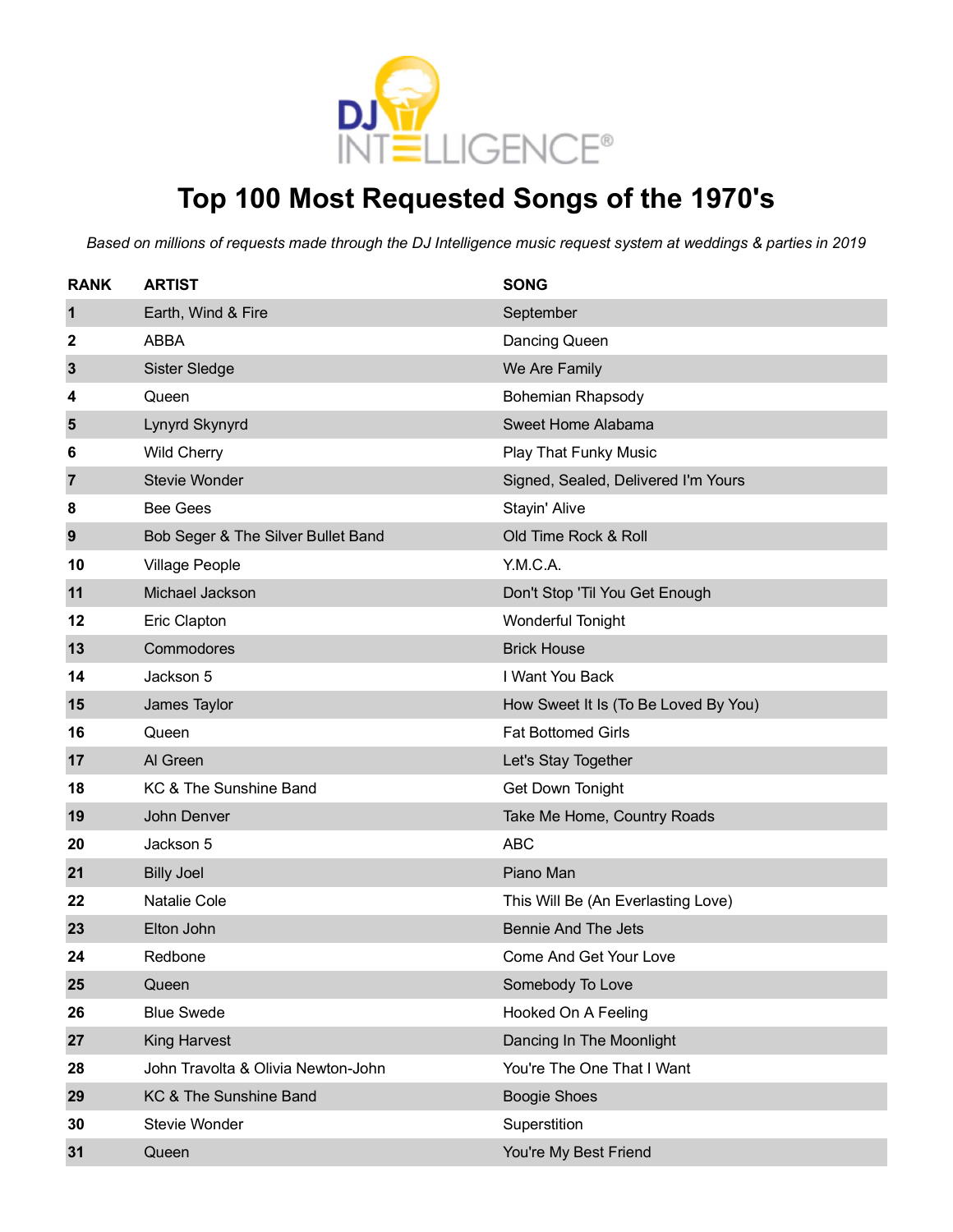| 32 | Elton John                           | Your Song                           |
|----|--------------------------------------|-------------------------------------|
| 33 | Elton John                           | <b>Tiny Dancer</b>                  |
| 34 | Stevie Wonder                        | Isn't She Lovely                    |
| 35 | Ike & Tina Turner                    | <b>Proud Mary</b>                   |
| 36 | Gloria Gaynor                        | I Will Survive                      |
| 37 | Eagles                               | <b>Hotel California</b>             |
| 38 | Earth, Wind & Fire With The Emotions | Boogie Wonderland                   |
| 39 | Elton John                           | <b>Crocodile Rock</b>               |
| 40 | Hank Williams, Jr.                   | <b>Family Tradition</b>             |
| 41 | <b>Marvin Gaye</b>                   | Let's Get It On                     |
| 42 | Daryl Hall & John Oates              | <b>Rich Girl</b>                    |
| 43 | <b>Looking Glass</b>                 | Brandy (You're A Fine Girl)         |
| 44 | Meat Loaf                            | Paradise By The Dashboard Light     |
| 45 | <b>Four Seasons</b>                  | December, 1963 (Oh, What A Night)   |
| 46 | Marvin Gaye                          | Got To Give It Up (Pt. I)           |
| 47 | Otis Day                             | Shout                               |
| 48 | <b>Bee Gees</b>                      | You Should Be Dancing               |
| 49 | Van Morrison                         | Into The Mystic                     |
| 50 | <b>Bee Gees</b>                      | <b>Night Fever</b>                  |
| 51 | Hot Chocolate                        | You Sexy Thing                      |
| 52 | Aerosmith                            | Walk This Way                       |
| 53 | John Travolta & Olivia Newton-John   | Grease Megamix                      |
| 54 | <b>Emotions</b>                      | Best Of My Love                     |
| 55 | Electric Light Orchestra             | Mr. Blue Sky                        |
| 56 | Fleetwood Mac                        | Landslide                           |
| 57 | Elton John & Kiki Dee                | Don't Go Breaking My Heart          |
| 58 | James Brown                          | Get Up Offa That Thing              |
| 59 | <b>Boston</b>                        | More Than A Feeling                 |
| 60 | Cheap Trick                          | I Want You To Want Me               |
| 61 | <b>ABBA</b>                          | Take A Chance On Me                 |
| 62 | Fleetwood Mac                        | <b>Dreams</b>                       |
| 63 | Don Mclean                           | American Pie                        |
| 64 | Fleetwood Mac                        | Go Your Own Way                     |
| 65 | Donna Summer                         | <b>Last Dance</b>                   |
| 66 | <b>Bee Gees</b>                      | How Deep Is Your Love               |
| 67 | Van Morrison                         | Moondance                           |
| 68 | <b>Barry White</b>                   | Can't Get Enough Of Your Love, Babe |
| 69 | KC & The Sunshine Band               | That's The Way (I Like It)          |
| 70 | Jimmy Buffett                        | Margaritaville                      |
| 71 | Eagles                               | <b>Take It Easy</b>                 |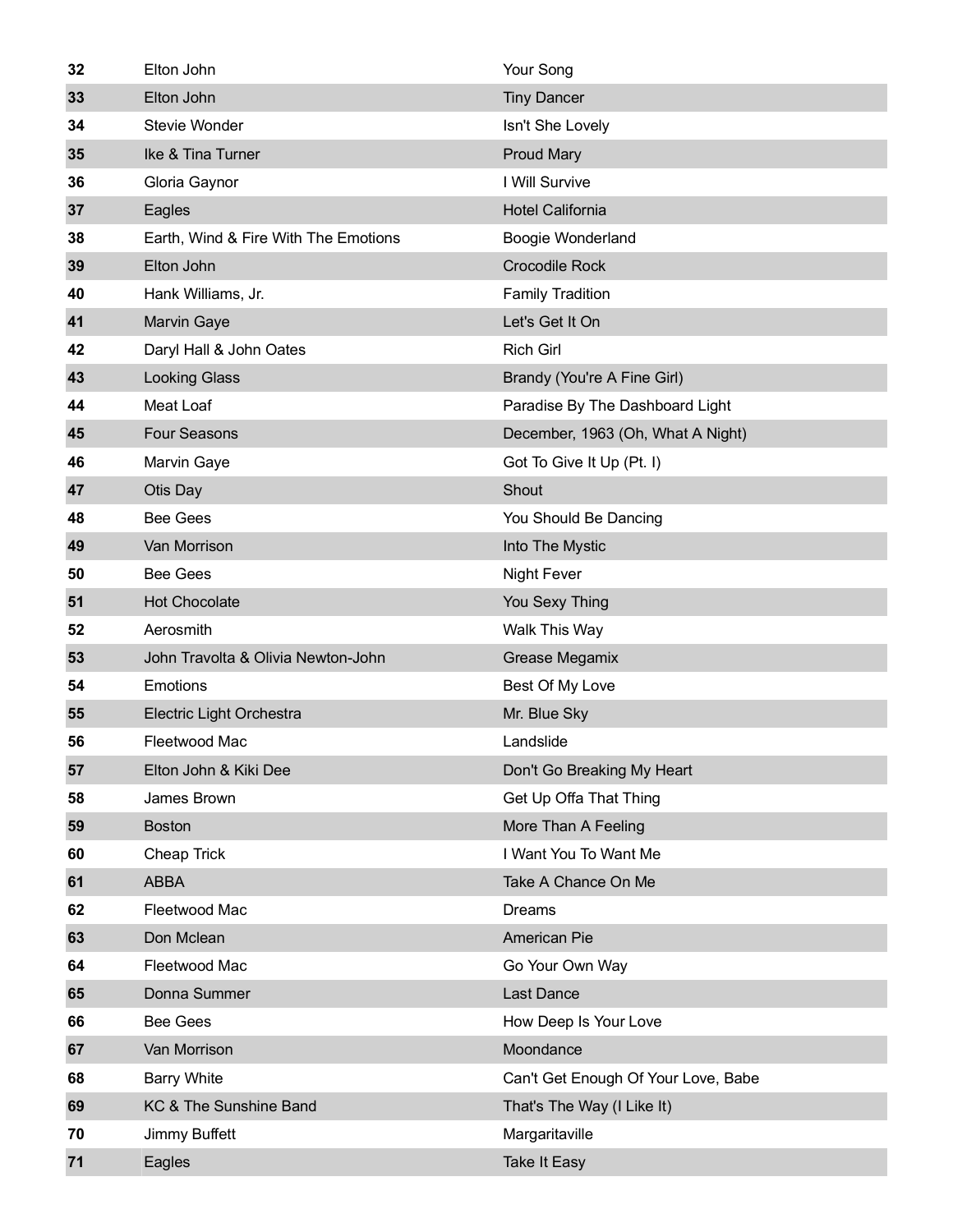| 72  | <b>Billy Joel</b>                  | Just The Way You Are                      |
|-----|------------------------------------|-------------------------------------------|
| 73  | Lynyrd Skynyrd                     | Simple Man                                |
| 74  | Elton John                         | Rocket Man                                |
| 75  | <b>Rolling Stones</b>              | <b>Beast Of Burden</b>                    |
| 76  | KC & The Sunshine Band             | (Shake, Shake, Shake) Shake Your Booty    |
| 77  | <b>Barry White</b>                 | You're The First, The Last, My Everything |
| 78  | <b>Elvis Presley</b>               | <b>Burning Love</b>                       |
| 79  | Bob Seger & The Silver Bullet Band | <b>Night Moves</b>                        |
| 80  | Queen                              | We Will Rock You/We Are The Champions     |
| 81  | <b>Rupert Holmes</b>               | Escape (The Pina Colada Song)             |
| 82  | Sugarhill Gang                     | Rapper's Delight                          |
| 83  | <b>Billy Joel</b>                  | Only The Good Die Young                   |
| 84  | Chic                               | Le Freak                                  |
| 85  | <b>Stevie Wonder</b>               | <b>Sir Duke</b>                           |
| 86  | O'jays                             | Love Train                                |
| 87  | <b>Bruce Springsteen</b>           | Born To Run                               |
| 88  | <b>Charlie Daniels Band</b>        | The Devil Went Down To Georgia            |
| 89  | <b>Bill Withers</b>                | Lovely Day                                |
| 90  | Van Morrison                       | Crazy Love                                |
| 91  | Bob Marley & The Wailers           | <b>Three Little Birds</b>                 |
| 92  | <b>Steve Miller Band</b>           | The Joker                                 |
| 93  | AC/DC                              | Highway To Hell                           |
| 94  | <b>Grand Funk Railroad</b>         | Some Kind Of Wonderful                    |
| 95  | Ram Jam                            | <b>Black Betty</b>                        |
| 96  | <b>ABBA</b>                        | Waterloo                                  |
| 97  | <b>Kiss</b>                        | Rock And Roll All Nite                    |
| 98  | Jacksons                           | Blame It On The Boogie                    |
| 99  | Queen                              | <b>Killer Queen</b>                       |
| 100 | Knack                              | My Sharona                                |

*Charts may not be republished without express written consent of Intelligence, Inc. Intelligence, Inc. is not responsible for errors or omissions.*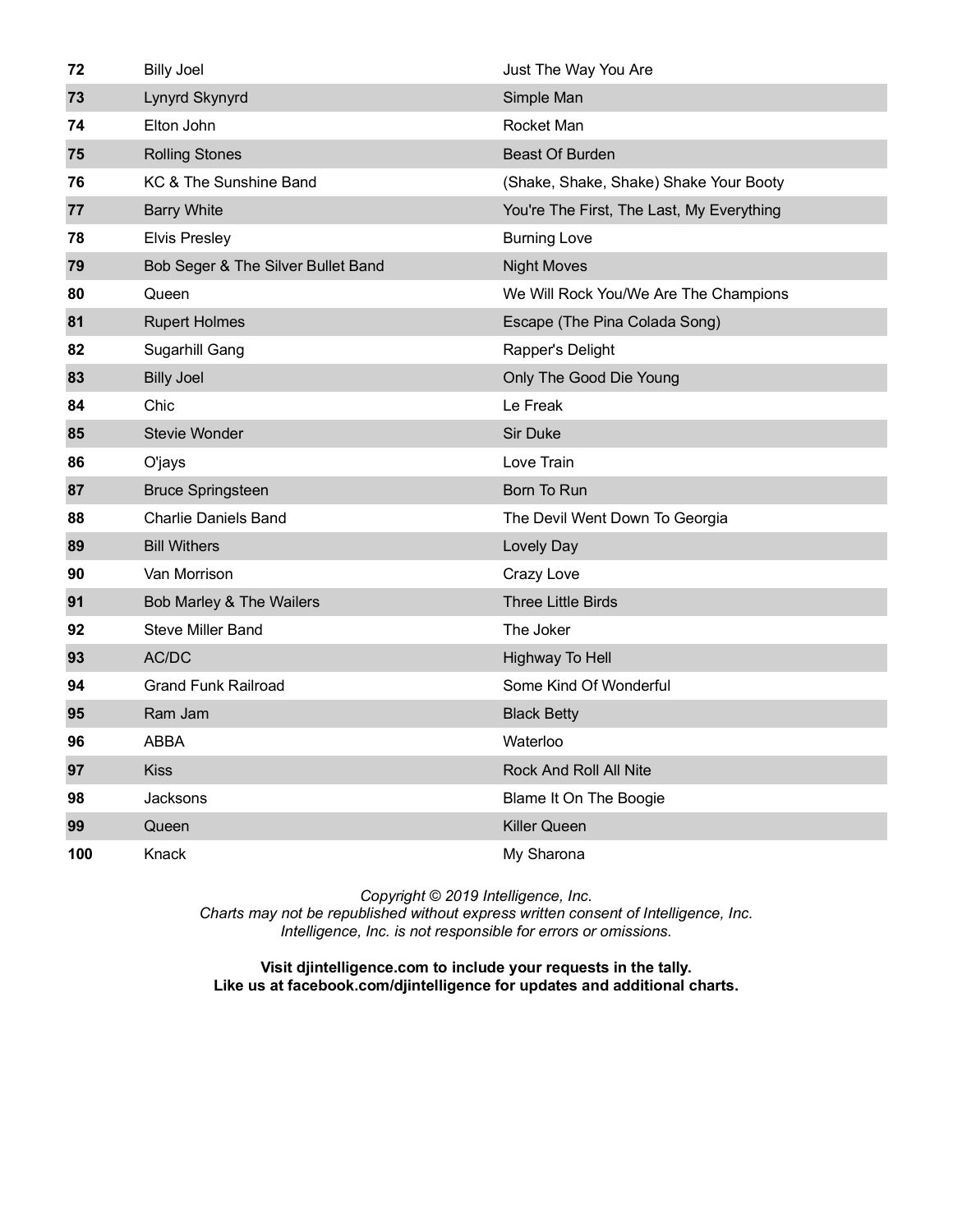

### **Top 100 Most Requested Songs of the 1960's**

| <b>RANK</b>    | <b>ARTIST</b>               | <b>SONG</b>                                      |
|----------------|-----------------------------|--------------------------------------------------|
| 1              | <b>Neil Diamond</b>         | Sweet Caroline (Good Times Never Seemed So Good) |
| 2              | Van Morrison                | <b>Brown Eyed Girl</b>                           |
| $\mathbf{3}$   | <b>Beatles</b>              | <b>Twist And Shout</b>                           |
| 4              | Marvin Gaye & Tammi Terrell | Ain't No Mountain High Enough                    |
| 5              | Temptations                 | My Girl                                          |
| 6              | <b>Elvis Presley</b>        | Can't Help Falling In Love                       |
| $\overline{7}$ | <b>Frank Sinatra</b>        | The Way You Look Tonight                         |
| 8              | Foundations                 | <b>Build Me Up Buttercup</b>                     |
| 9              | Etta James                  | At Last                                          |
| 10             | Ben E. King                 | Stand By Me                                      |
| 11             | Louis Armstrong             | What A Wonderful World                           |
| 12             | Aretha Franklin             | Respect                                          |
| 13             | <b>Frank Sinatra</b>        | Fly Me To The Moon                               |
| 14             | <b>Righteous Brothers</b>   | <b>Unchained Melody</b>                          |
| 15             | <b>Chubby Checker</b>       | The Twist                                        |
| 16             | Four Tops                   | I Can't Help Myself (Sugar Pie, Honey Bunch)     |
| 17             | <b>Frankie Valli</b>        | Can't Take My Eyes Off You                       |
| 18             | Dion                        | <b>Runaround Sue</b>                             |
| 19             | Contours                    | Do You Love Me                                   |
| 20             | <b>Beatles</b>              | Here Comes The Sun                               |
| 21             | Johnny Cash                 | <b>Ring Of Fire</b>                              |
| 22             | Temptations                 | Ain't Too Proud To Beg                           |
| 23             | <b>Beatles</b>              | All You Need Is Love                             |
| 24             | Diana Ross & The Supremes   | You Can't Hurry Love                             |
| 25             | Jackie Wilson               | (Your Love Keeps Lifting Me) Higher And Higher   |
| 26             | Beach Boys                  | Wouldn't It Be Nice                              |
| 27             | Archies                     | Sugar, Sugar                                     |
| 28             | Nat King Cole               | $L-O-V-E$                                        |
| 29             | Percy Sledge                | When A Man Loves A Woman                         |
| 30             | Stevie Wonder               | For Once In My Life                              |
| 31             | Roy Orbison                 | Oh, Pretty Woman                                 |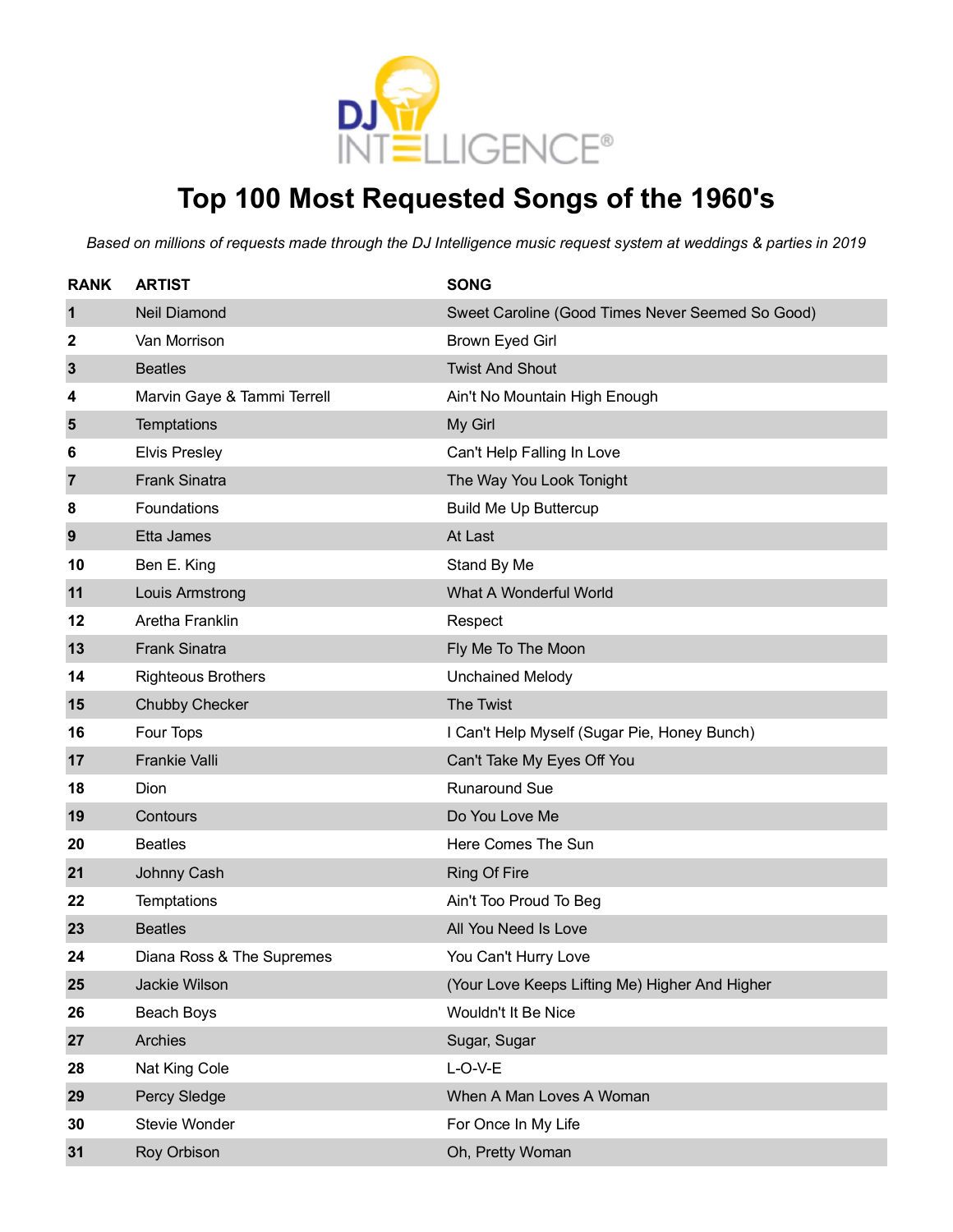| 32 | Marvin Gaye                         | How Sweet It Is (To Be Loved By You) |
|----|-------------------------------------|--------------------------------------|
| 33 | <b>Beatles</b>                      | In My Life                           |
| 34 | <b>Beatles</b>                      | I Want To Hold Your Hand             |
| 35 | Beach Boys                          | <b>God Only Knows</b>                |
| 36 | Harry Belafonte                     | Jump In Line (Shake, Shake Senora)   |
| 37 | <b>Otis Redding</b>                 | (Sittin' On) The Dock Of The Bay     |
| 38 | <b>Monkees</b>                      | I'm A Believer                       |
| 39 | Beach Boys                          | <b>Good Vibrations</b>               |
| 40 | James Brown & The Famous Flames     | I Got You (I Feel Good)              |
| 41 | <b>Creedence Clearwater Revival</b> | <b>Bad Moon Rising</b>               |
| 42 | Chubby Checker                      | Let's Twist Again                    |
| 43 | <b>Turtles</b>                      | <b>Happy Together</b>                |
| 44 | <b>Beatles</b>                      | Hey Jude                             |
| 45 | <b>Frank Sinatra</b>                | My Way                               |
| 46 | <b>Bobby Darin</b>                  | Beyond The Sea                       |
| 47 | <b>Rolling Stones</b>               | (I Can't Get No) Satisfaction        |
| 48 | <b>Frank Sinatra</b>                | You Make Me Feel So Young            |
| 49 | <b>Beatles</b>                      | I Saw Her Standing There             |
| 50 | <b>Creedence Clearwater Revival</b> | <b>Proud Mary</b>                    |
| 51 | Sam Cooke                           | Twistin' The Night Away              |
| 52 | Sonny & Cher                        | I Got You Babe                       |
| 53 | Ronettes                            | Be My Baby                           |
| 54 | <b>Wilson Pickett</b>               | <b>Mustang Sally</b>                 |
| 55 | Sam Cooke                           | Bring It On Home To Me               |
| 56 | Mccoys                              | Hang On Sloopy                       |
| 57 | Aretha Franklin                     | I Say A Little Prayer                |
| 58 | <b>Frank Sinatra</b>                | I've Got You Under My Skin           |
| 59 | Four Tops                           | <b>Baby I Need Your Loving</b>       |
| 60 | Martha & The Vandellas              | Dancing In The Street                |
| 61 | Sam Cooke                           | Wonderful World                      |
| 62 | <b>Frank Sinatra</b>                | <b>Summer Wind</b>                   |
| 63 | <b>Beatles</b>                      | Come Together                        |
| 64 | Tom Jones                           | It's Not Unusual                     |
| 65 | <b>Marvin Gaye</b>                  | I Heard It Through The Grapevine     |
| 66 | <b>Beatles</b>                      | Something                            |
| 67 | <b>Dixie Cups</b>                   | Chapel Of Love                       |
| 68 | <b>Otis Redding</b>                 | These Arms Of Mine                   |
| 69 | <b>Beatles</b>                      | Can't Buy Me Love                    |
| 70 | <b>Creedence Clearwater Revival</b> | Fortunate Son                        |
| 71 | <b>Elvis Presley</b>                | A Little Less Conversation           |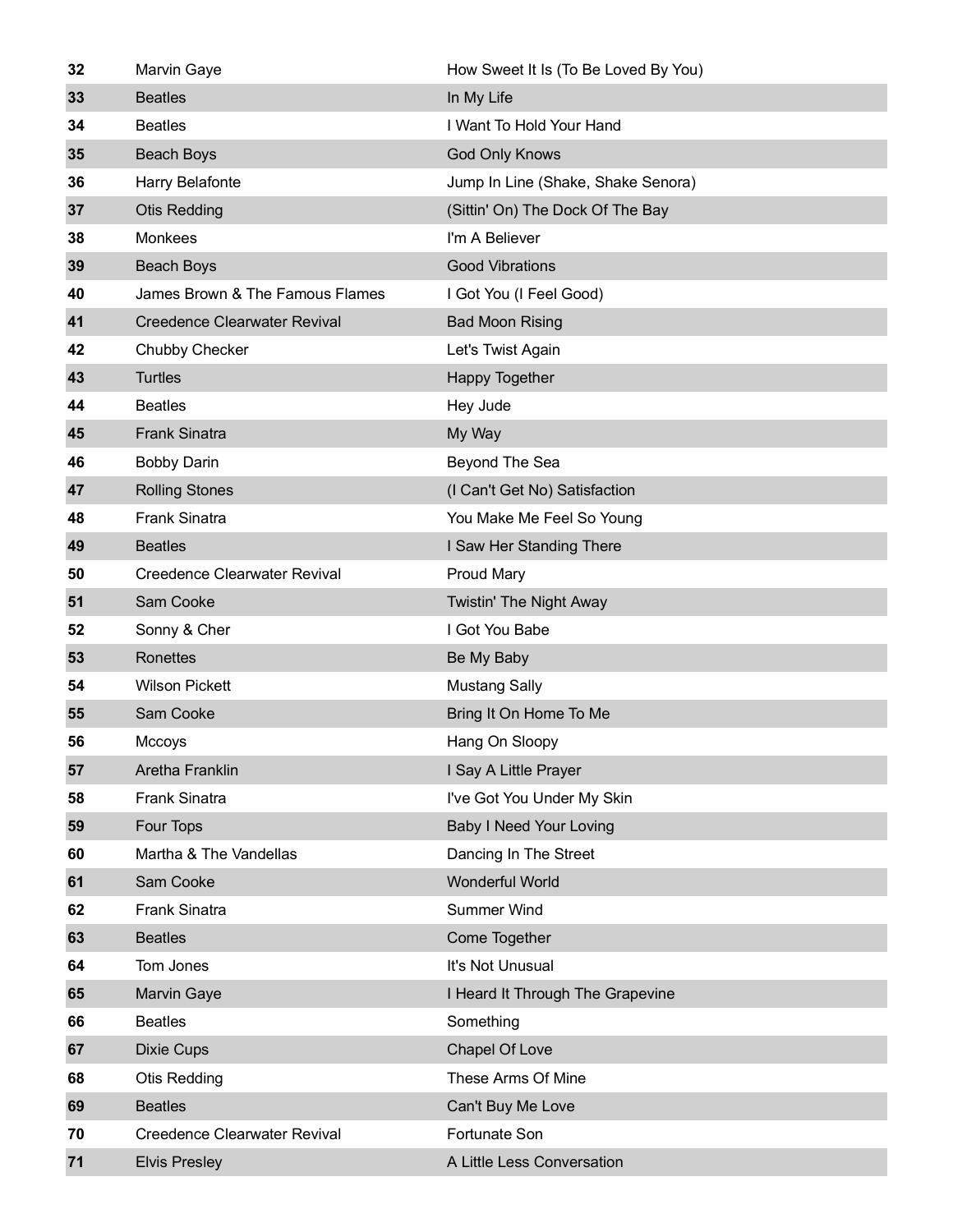| 72  | Temptations               | The Way You Do The Things You Do   |
|-----|---------------------------|------------------------------------|
| 73  | <b>Drifters</b>           | <b>Under The Boardwalk</b>         |
| 74  | Patsy Cline               | Crazy                              |
| 75  | Diana Ross & The Supremes | <b>Baby Love</b>                   |
| 76  | Sly & The Family Stone    | Dance To The Music                 |
| 77  | <b>Beatles</b>            | Ob-La-Di, Ob-La-Da                 |
| 78  | <b>Elvis Presley</b>      | <b>Suspicious Minds</b>            |
| 79  | <b>Frank Sinatra</b>      | I Get A Kick Out Of You            |
| 80  | <b>Beatles</b>            | Eight Days A Week                  |
| 81  | Temptations               | <b>Get Ready</b>                   |
| 82  | <b>Beatles</b>            | With A Little Help From My Friends |
| 83  | <b>Righteous Brothers</b> | You've Lost That Lovin' Feelin'    |
| 84  | Steppenwolf               | Magic Carpet Ride                  |
| 85  | Sam & Dave                | Soul Man                           |
| 86  | <b>Wilson Pickett</b>     | Land Of 1000 Dances                |
| 87  | <b>Rolling Stones</b>     | Honky Tonk Women                   |
| 88  | Jay & The Americans       | Come A Little Bit Closer           |
| 89  | <b>Beach Boys</b>         | Barbara Ann                        |
| 90  | <b>Beatles</b>            | A Hard Day's Night                 |
| 91  | <b>Beatles</b>            | <b>Blackbird</b>                   |
| 92  | <b>Chuck Berry</b>        | You Never Can Tell                 |
| 93  | Johnny Cash & June Carter | Jackson                            |
| 94  | Sam & Dave                | Hold On! I'm Comin'                |
| 95  | <b>Beatles</b>            | When I'm Sixty-Four                |
| 96  | Johnny Cash               | <b>Folsom Prison Blues</b>         |
| 97  | <b>Beach Boys</b>         | <b>California Girls</b>            |
| 98  | Stevie Wonder             | My Cherie Amour                    |
| 99  | Beach Boys                | Surfin' U.S.A.                     |
| 100 | <b>Beatles</b>            | Love Me Do                         |

*Charts may not be republished without express written consent of Intelligence, Inc. Intelligence, Inc. is not responsible for errors or omissions.*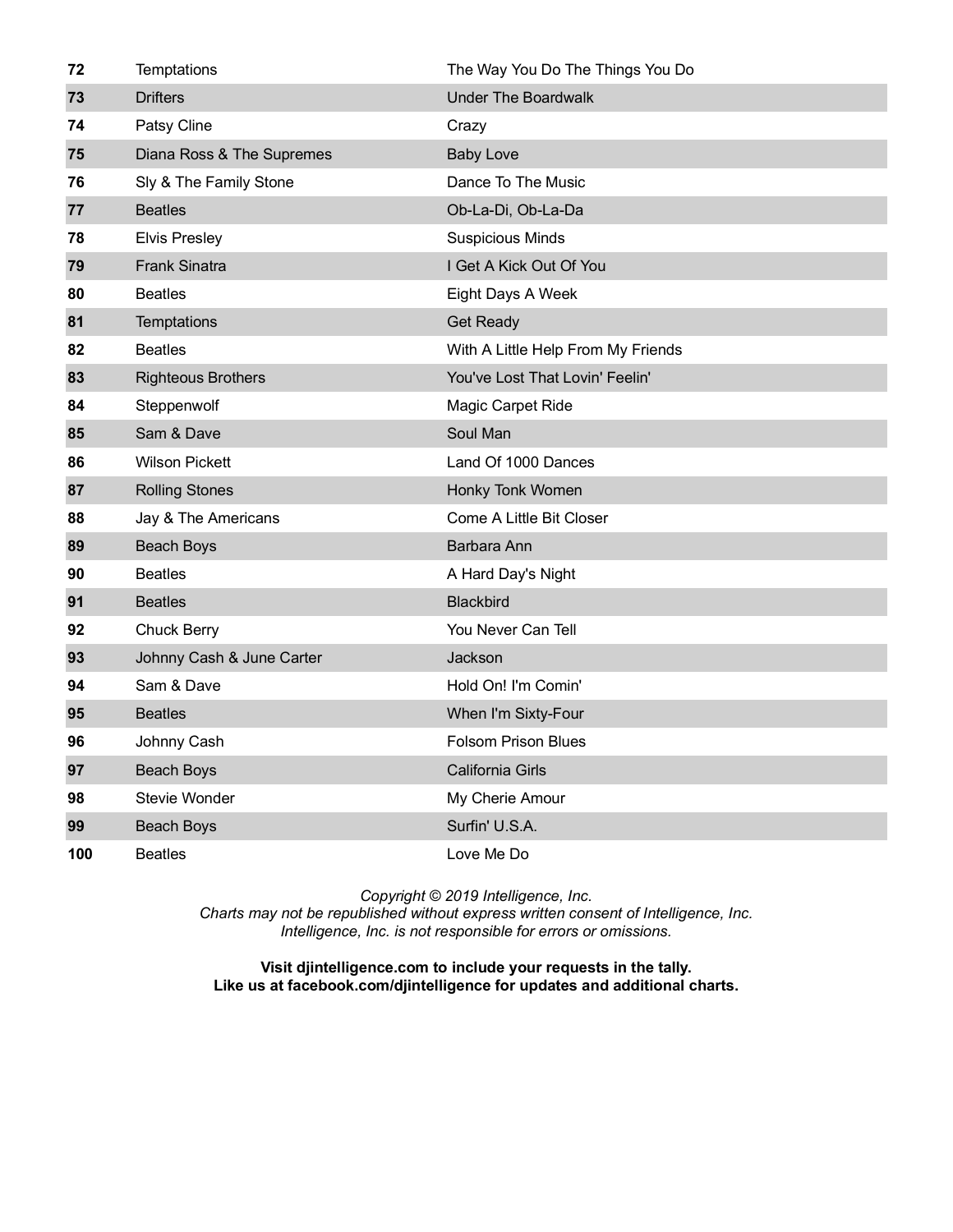

# **Top 100 Most Requested Songs of the 1950's**

| <b>RANK</b>  | <b>ARTIST</b>                   | <b>SONG</b>                         |
|--------------|---------------------------------|-------------------------------------|
| 1            | <b>Isley Brothers</b>           | Shout                               |
| 2            | <b>Frank Sinatra</b>            | Come Fly With Me                    |
| $\mathbf{3}$ | <b>Elvis Presley</b>            | <b>Jailhouse Rock</b>               |
| 4            | Dean Martin                     | That's Amore                        |
| 5            | Natalie Cole With Nat King Cole | Unforgettable                       |
| 6            | <b>Chuck Berry</b>              | Johnny B. Goode                     |
| 7            | Johnny Cash                     | I Walk The Line                     |
| 8            | <b>Elvis Presley</b>            | Hound Dog                           |
| 9            | <b>Elvis Presley</b>            | All Shook Up                        |
| 10           | <b>Ritchie Valens</b>           | La Bamba                            |
| 11           | <b>Elvis Presley</b>            | Love Me Tender                      |
| 12           | Jerry Lee Lewis                 | <b>Great Balls Of Fire</b>          |
| 13           | Champs                          | Tequila                             |
| 14           | Sam Cooke                       | You Send Me                         |
| 15           | <b>Drifters</b>                 | This Magic Moment                   |
| 16           | Bill Haley & His Comets         | (We're Gonna) Rock Around The Clock |
| 17           | <b>Frank Sinatra</b>            | Love And Marriage                   |
| 18           | <b>Thurston Harris</b>          | Little Bitty Pretty One             |
| 19           | <b>Bobby Darin</b>              | <b>Mack The Knife</b>               |
| 20           | Dean Martin                     | Volare                              |
| 21           | <b>Elvis Presley</b>            | <b>Blue Suede Shoes</b>             |
| 22           | Dean Martin                     | Sway                                |
| 23           | Flamingos                       | I Only Have Eyes For You            |
| 24           | Penguins                        | Earth Angel (Will You Be Mine)      |
| 25           | <b>Bobby Day</b>                | Rockin' Robin                       |
| 26           | Paul Anka                       | Put Your Head On My Shoulder        |
| 27           | <b>Bobby Darin</b>              | Dream Lover                         |
| 28           | <b>Little Richard</b>           | <b>Tutti-Frutti</b>                 |
| 29           | <b>Harry Belafonte</b>          | The Banana Boat Song (Day-O)        |
| 30           | Platters                        | Only You (And You Alone)            |
| 31           | <b>Little Richard</b>           | Good Golly, Miss Molly              |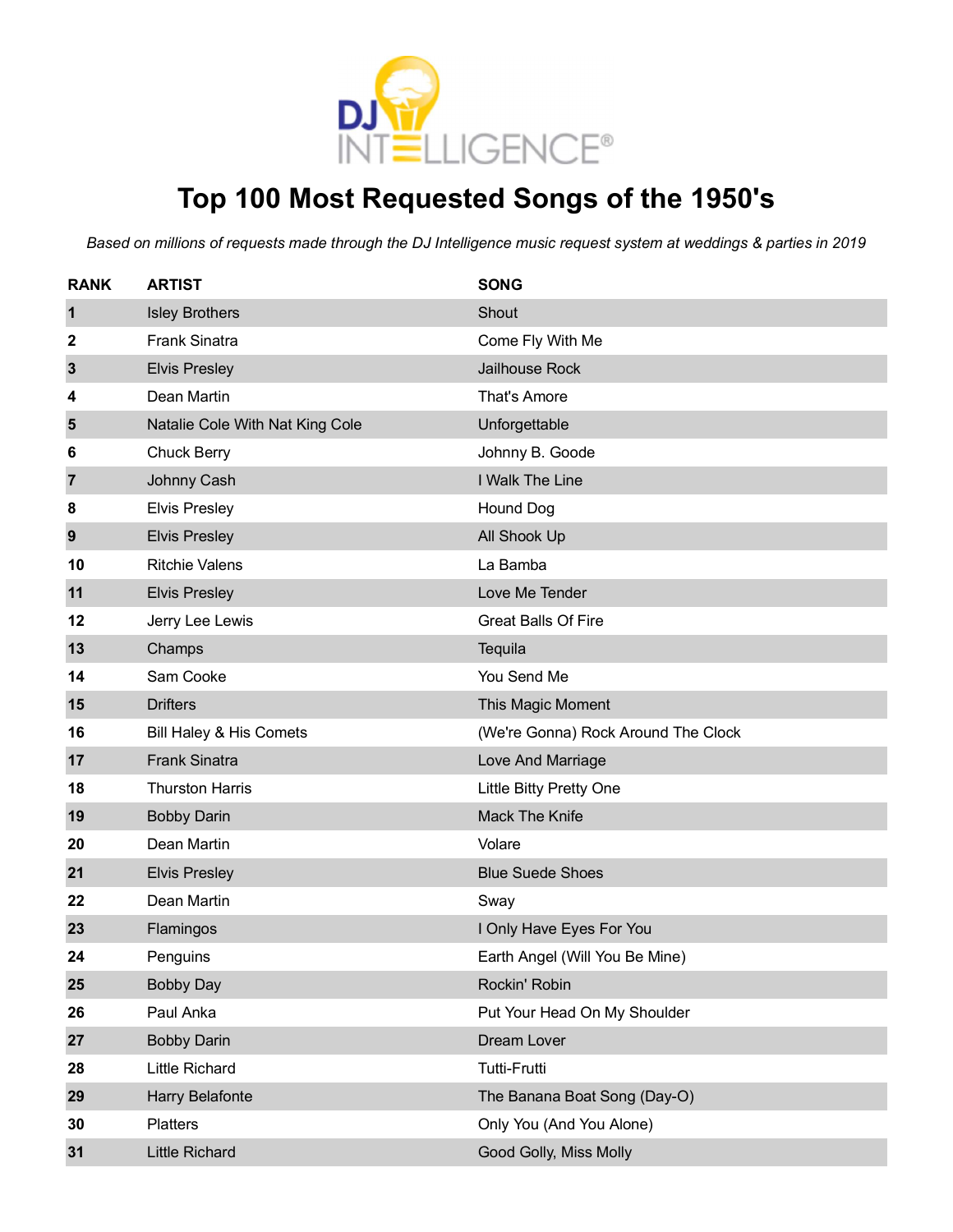| 32 | Patsy Cline                        | Walkin' After Midnight                    |
|----|------------------------------------|-------------------------------------------|
| 33 | <b>Bill Haley &amp; His Comets</b> | Shake, Rattle And Roll                    |
| 34 | <b>Elvis Presley</b>               | Don't Be Cruel                            |
| 35 | <b>Everly Brothers</b>             | All I Have To Do Is Dream                 |
| 36 | Frankie Lymon & The Teenagers      | Why Do Fools Fall In Love                 |
| 37 | <b>Johnny Mathis</b>               | <b>Chances Are</b>                        |
| 38 | Buddy Holly & The Crickets         | That'll Be The Day                        |
| 39 | Danny & The Juniors                | At The Hop                                |
| 40 | <b>Hank Williams</b>               | Hey, Good Lookin'                         |
| 41 | <b>Big Bopper</b>                  | <b>Chantilly Lace</b>                     |
| 42 | Clovers                            | Love Potion No. 9                         |
| 43 | <b>Frank Sinatra</b>               | All The Way                               |
| 44 | Ray Charles                        | What'd I Say (Part 1)                     |
| 45 | <b>Bobby Darin</b>                 | Splish Splash                             |
| 46 | <b>Buddy Holly</b>                 | Peggy Sue                                 |
| 47 | Nat King Cole                      | When I Fall In Love                       |
| 48 | Coasters                           | <b>Yakety Yak</b>                         |
| 49 | Dell-Vikings                       | Come Go With Me                           |
| 50 | Jerry Lee Lewis                    | Whole Lotta Shakin' Going On              |
| 51 | Peggy Lee                          | Fever                                     |
| 52 | <b>Frank Sinatra</b>               | Young At Heart                            |
| 53 | <b>Platters</b>                    | Smoke Gets In Your Eyes                   |
| 54 | <b>Fats Domino</b>                 | <b>Blueberry Hill</b>                     |
| 55 | Mickey & Sylvia                    | Love Is Strange                           |
| 56 | Dean Martin                        | Memories Are Made Of This                 |
| 57 | <b>Buddy Holly</b>                 | Everyday                                  |
| 58 | <b>Elvis Presley</b>               | <b>Teddy Bear</b>                         |
| 59 | <b>Little Richard</b>              | Long Tall Sally                           |
| 60 | <b>Everly Brothers</b>             | Wake Up Little Susie                      |
| 61 | <b>Five Satins</b>                 | In The Still Of The Nite                  |
| 62 | Dean Martin                        | I've Got My Love To Keep Me Warm          |
| 63 | <b>Elvis Presley</b>               | <b>Heartbreak Hotel</b>                   |
| 64 | Dean Martin                        | Return To Me                              |
| 65 | Doris Day                          | Whatever Will Be Will Be (Que Sera, Sera) |
| 66 | <b>Drifters</b>                    | There Goes My Baby                        |
| 67 | <b>Platters</b>                    | The Great Pretender                       |
| 68 | Dion & The Belmonts                | A Teenager In Love                        |
| 69 | <b>Frank Sinatra</b>               | <b>Anything Goes</b>                      |
| 70 | Johnny Mathis                      | Misty                                     |
| 71 | Santo & Johnny                     | Sleep Walk                                |